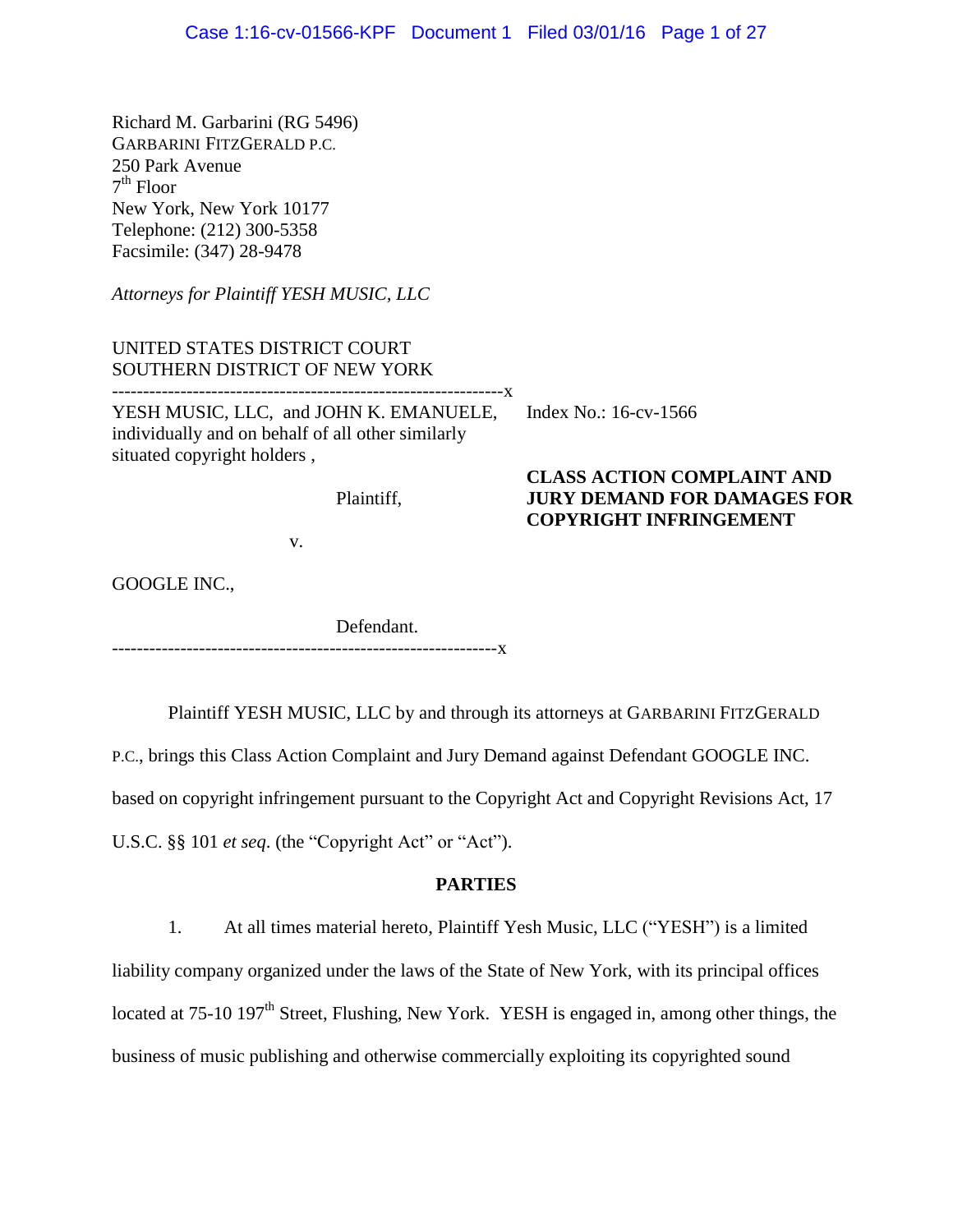# Case 1:16-cv-01566-KPF Document 1 Filed 03/01/16 Page 2 of 27

recordings of the band *The American Dollar*. The sole members of the Plaintiff are Richard Cupolo and John Emanuele, who are also the sole composers of the Copyrighted Compositions.

2. At all times material hereto, Plaintiff John K. Emanuele ("EMANUELE") was, and is, an individual and resident of Queens. EMANUELE released two collections of songs under the name "Zero Bedroom Apartment", which Defendant elected to exploit. EMANUELE received neither an NOI, royalty, nor statement of account.

3. Plaintiff is informed and believes, and on that basis avers, that Defendant Google Inc. ("GOOGLE") is a corporation duly organized and existing under the laws of the State of Delaware with its principal place of business at 1420 Fifth Avenue, Suite 1500, Seattle, Washington 98101. Upon information and belief, GOOGLE may be served at 500 3rd Street, Suite 460, San Francisco, California 94107, via Legal Counsel, copyright agent, an officer, a managing or general agent, or any other agent authorized by appointment or by law to receive.

#### **JURISDICTION AND VENUE**

4. The jurisdiction of this Court is based upon 28 U.S.C. §§ 1331 and 1338 in that this controversy arises under the Copyright Act and Copyright Revision Act of 1976 (17 U.S.C. § 101 et seq.). This action is a civil action over which this court has original jurisdiction.

5. Jurisdiction also exists pursuant to 28 U.S.C. § 1332(d)(2) because the matter in controversy exceeds the sum or value of \$5,000,000 (exclusive of interest and costs), is a class action in which a member of the proposed class, including Plaintiff, is a citizen of a state different from Defendant, and the number of members of the proposed class exceeds 100.

6. On information and belief, a substantial part of the facts of infringement complained of herein occurs or has occurred in this District, and Defendant is subject to personal jurisdiction in this District.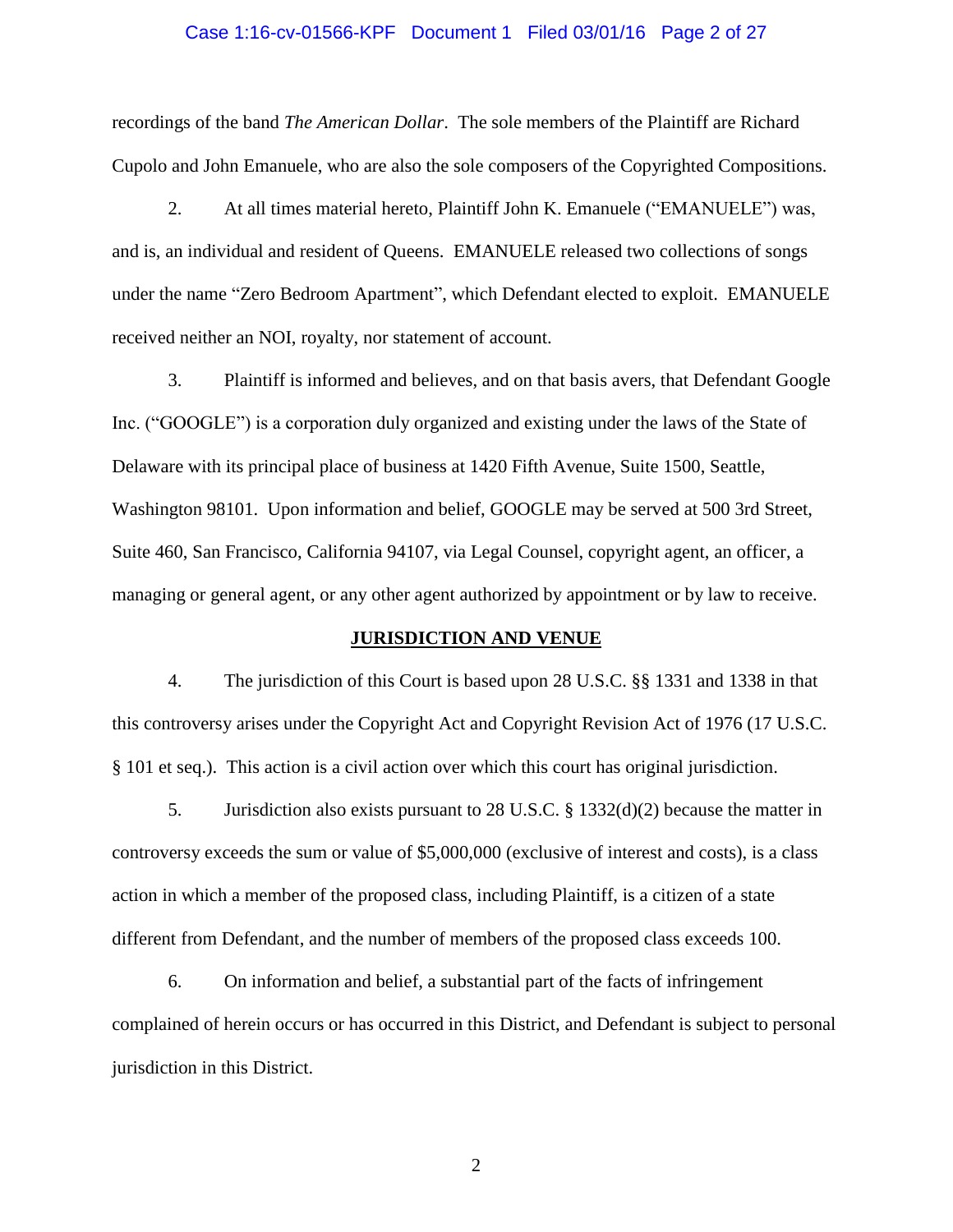## Case 1:16-cv-01566-KPF Document 1 Filed 03/01/16 Page 3 of 27

7. Personal jurisdiction over Defendant GOOGLE is proper in this Court, among other reasons, on the ground that GOOGLE, through its interactive web-based subscription service, caused the distribution of Plaintiff's Copyrighted Compositions throughout the State of New York, including within this Judicial District. Other wrongful conduct alleged herein, occurred, in part, in the State of New York and in this Judicial District.

8. The Court has personal jurisdiction over Defendant GOOGLE pursuant to CPLR § 302 (New York's long-arm statute) due to its continuous and systematic business activities within New York as described below. GOOGLE maintains an office in this Jurisdiction located at 76 9th Ave, New York, NY 10011.

9. The Court has personal jurisdiction over Defendant GOOGLE pursuant to CPLR § 302 (New York's long-arm statute) due to its continuous and systematic business activities within New York as described below.

10. Venue is proper in this District pursuant to 28 U.S.C. §§ 1391 (b) and (c).

11. Copies of each certificate issued by the U.S. Copyright Office and assignment is annexed and incorporated hereto as **Exhibits A** and **B.** Alternatively, the registrations for the groupings are attached as **Exhibit C.**

12. Each of Plaintiffs' Copyrighted Compositions was registered prior to the alleged infringement, and satisfies the registration prerequisite under 17 U.S.C. 412(c).

#### **FACTS**

13. Google Play Music is a music streaming service and online music locker operated by Defendant GOOGLE. Users with standard accounts can upload and listen to up to 50,000 songs from their personal libraries at no cost. An "All Access" subscription, sold in combination with YouTube Red for \$9.99 per month, entitles users to on-demand streaming of any song in the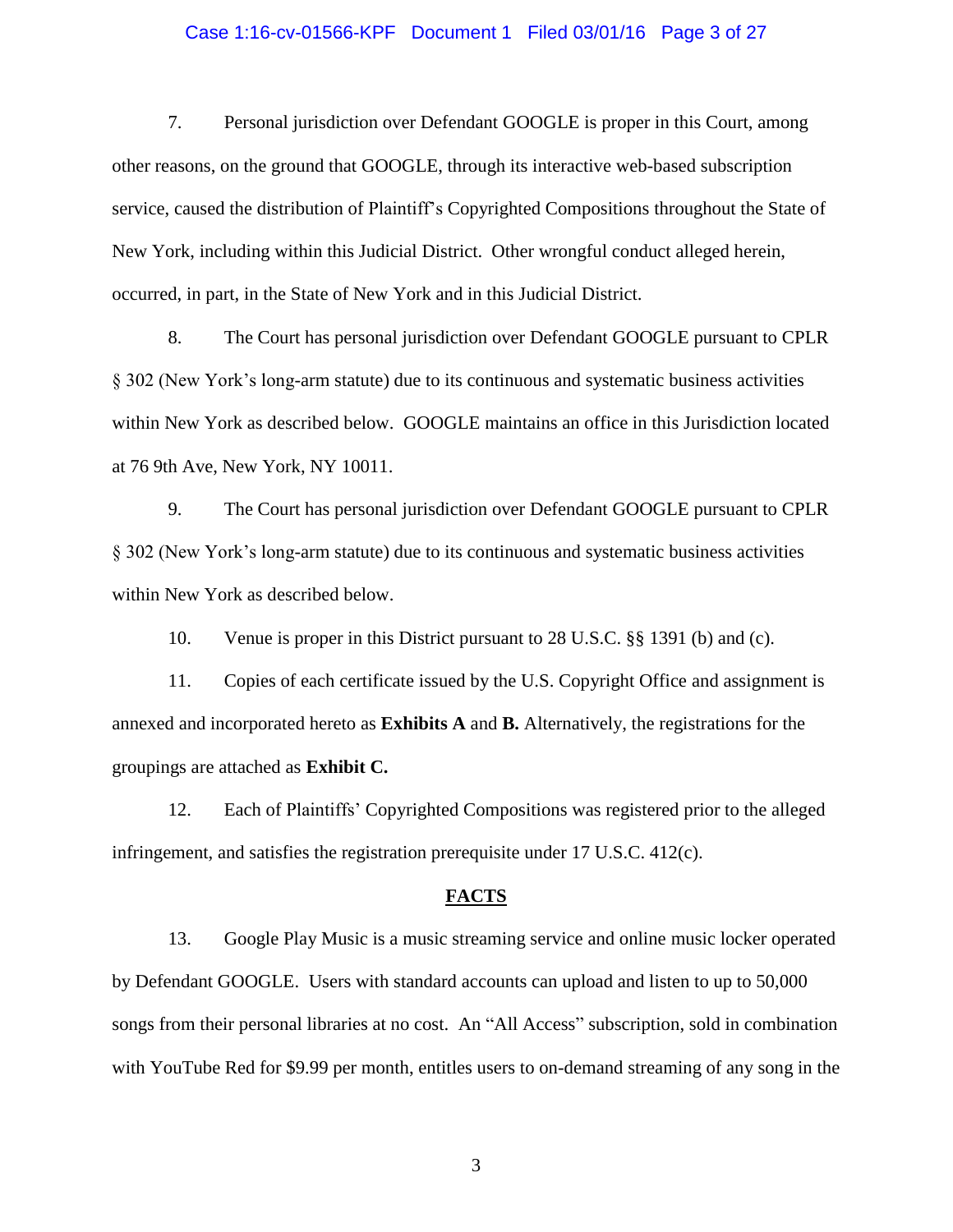# Case 1:16-cv-01566-KPF Document 1 Filed 03/01/16 Page 4 of 27

Google Play Music catalogue for their geographical region and the ability to create custom radio stations. Users can purchase additional tracks for their library through the music store section of Google Play. In addition to offering music streaming for Internet-connected devices, the Google Play Music mobile app allows music to be stored and listened to offline.

14. The service was announced on May 10, 2011, and after a six-month, invitationonly beta period, it was publicly launched on November 16. Google Play Music offers more than 38 million tracks for purchase or streaming. It is currently available in 63 countries for Android and iOS devices, web browsers, and various media players (such as Sonos and Chromecast).

15. At launch, GOOGL had partnerships with three major labels—Universal Music Group, EMI, and Sony Music Entertainment—along with other smaller labels, although no agreement had been reached with Warner Music Group; in total, 13 million tracks were covered by these deals, 8 million of which were available for purchase on launch date.

16. Defendant GOOGLE is not a newcomer to streaming music, and is well-aware of its obligations under § 115 of the Act. GOOGLE negotiated and adopted the settlement with the Copyright Royalty Board concerning the revisions to § 115. See **Exhibit E**. As part of that settlement with the Copyright Royalty Board, Defendant received significant concessions concerning notification, namely, in the event Defendant could not locate an author of any work, Defendant could serve the Copyright Office for any NOI.

17. Plaintiffs and the Putative Class own the mechanical rights to musical compositions in the United States. Each of Plaintiffs' and the Putative Class' Copyrighted Compositions was registered within three months of publication, or one month after publication on Defendant's use, and satisfies the registration prerequisite under 17 U.S.C. 412(c).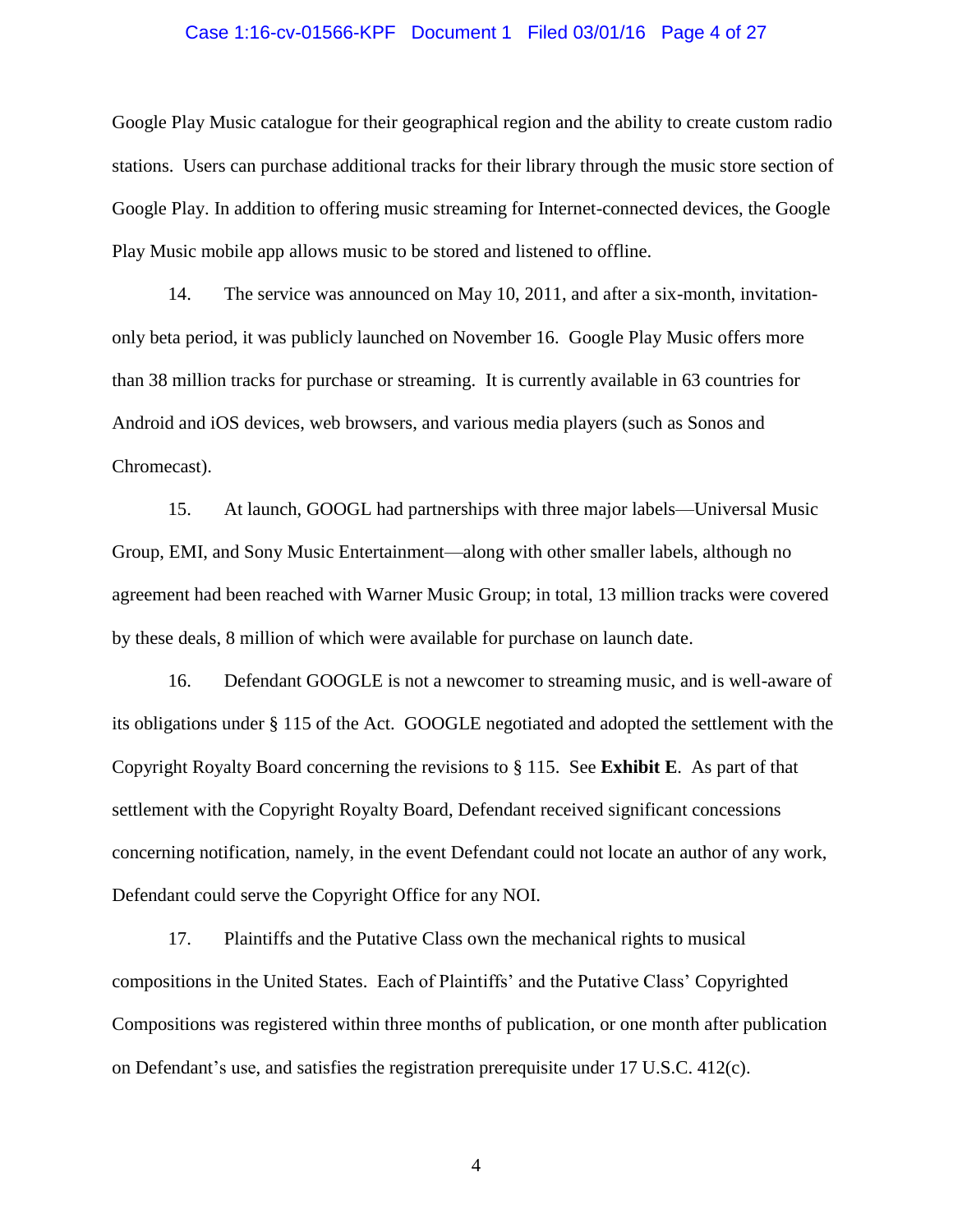## Case 1:16-cv-01566-KPF Document 1 Filed 03/01/16 Page 5 of 27

18. Pursuant to the Copyright Act, Plaintiff and the Putative Class possess exclusive rights regarding the reproduction and/or distribution of the Copyrighted Compositions, including the associated licensing rights to such activities.

19. Plaintiffs and the Putative Class distribute, sell and/or license their Copyrighted Compositions in the form of CDs, and other tangible media throughout the United States, including in New York. Plaintiffs and the Putative Class reproduce, distribute, sell, and/or license the copyrighted Compositions in the form of digital audio files delivered and performed via the Internet.

20. Plaintiffs and the Putative Class have invested and continue to invest substantial money, energy, time, effort and creative talent to create and develop the Copyrighted Compositions.

21. Defendant's interactive commercial music streaming service can be found at < https://play.google.com/music/listen?authuser#/now>, permits users to customize listening choices for recorded music as well as watch videos. Its Internet services are downloadable to computers and handheld devices (via mobile applications) making its streaming capabilities widely available to millions of users.

22. With the GOOGLE Play Music system, the user can stream and/or download music as well as create playlists and artist based stations for the user's tablet, PC, TV and phone.

23. Indeed, Defendant has optimized their website for use on iOS and Android-based devices thereby reaching vast markets of users.

24. Defendant's GOOGLE Play Music is intended to and does promote its services in a manner designed to attract paid subscribers of its services.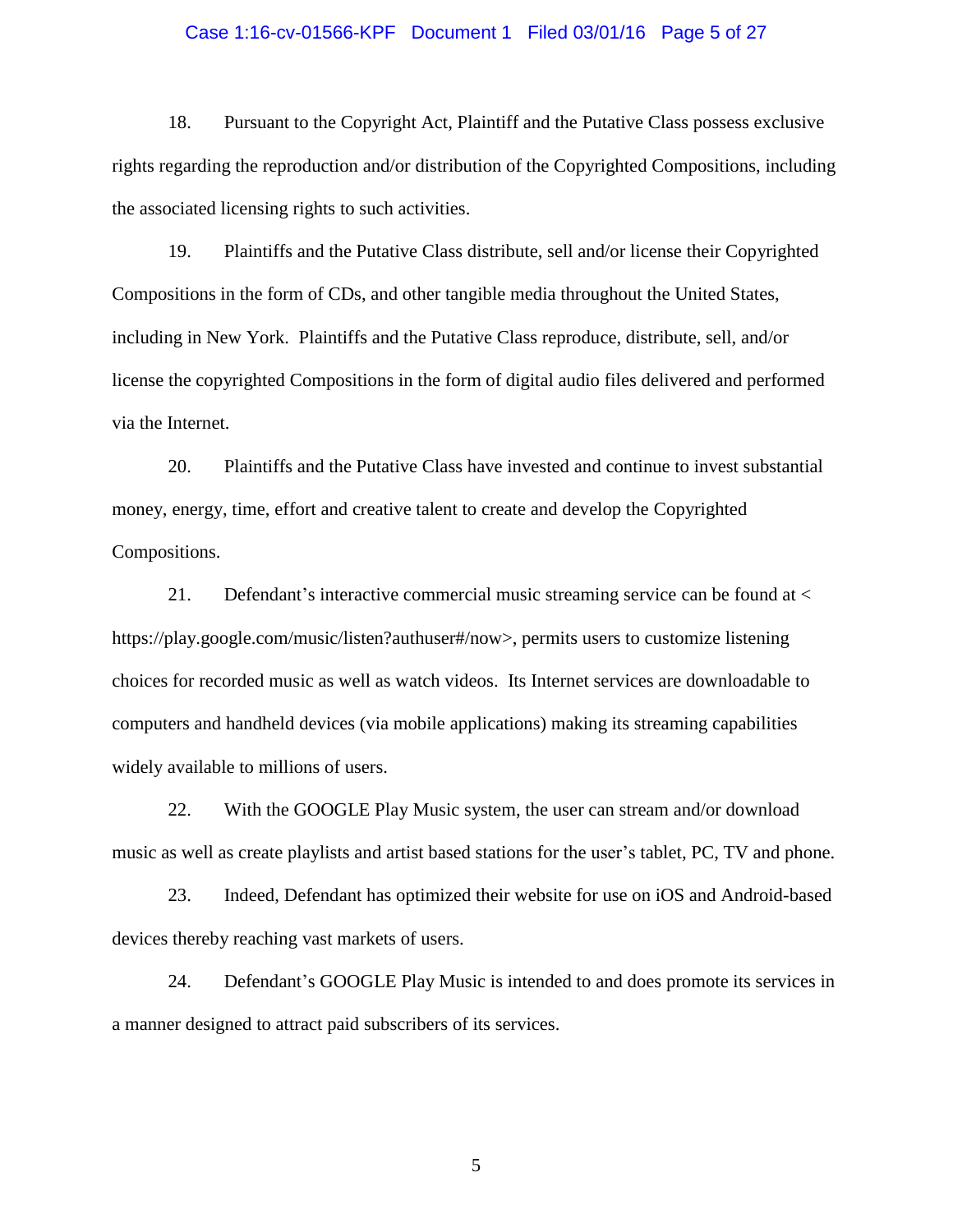## Case 1:16-cv-01566-KPF Document 1 Filed 03/01/16 Page 6 of 27

25. Defendant regularly reproduced and/or distributed to listeners and users of its Service, Plaintiffs' and Putative Class Members' musical compositions, and has done so repeatedly for at least the past three years. Defendant created its now 38 million track library by dumping all of the music from independent artists into the GOOGLE Music Service without serving NOIs. Independent artists are predominantly impacted by Defendant's systematic infringement.

26. Defendant has not licensed the mechanical rights to the musical compositions of Plaintiffs' and the Putative Class Members' or otherwise received authorization from them to reproduce or distribute such Compositions to its users and subscribers.

27. Defendant's unlawful reproduction and/or distribution of Plaintiffs' and Putative Class Members' copyrighted Compositions have substantially harmed, and continues to harm, Plaintiffs and the Putative Class.

28. A non-exhaustive and illustrative list of Plaintiffs' Copyrighted Compositions which Defendant has illegally reproduced and/or distributed for its users, includes, but is not limited to those identified in **Exhibit's A, B, C and D**. Plaintiffs have received Certificates of Copyright Registration from the Register of Copyrights for each of their Copyrighted Compositions.

29. The Copyright Act provides statutory penalties to discourage Defendant's infringement, including statutory damages awards of between \$750 and \$30,000 for each infringed Composition, and up to \$150,000 for a willful infringement.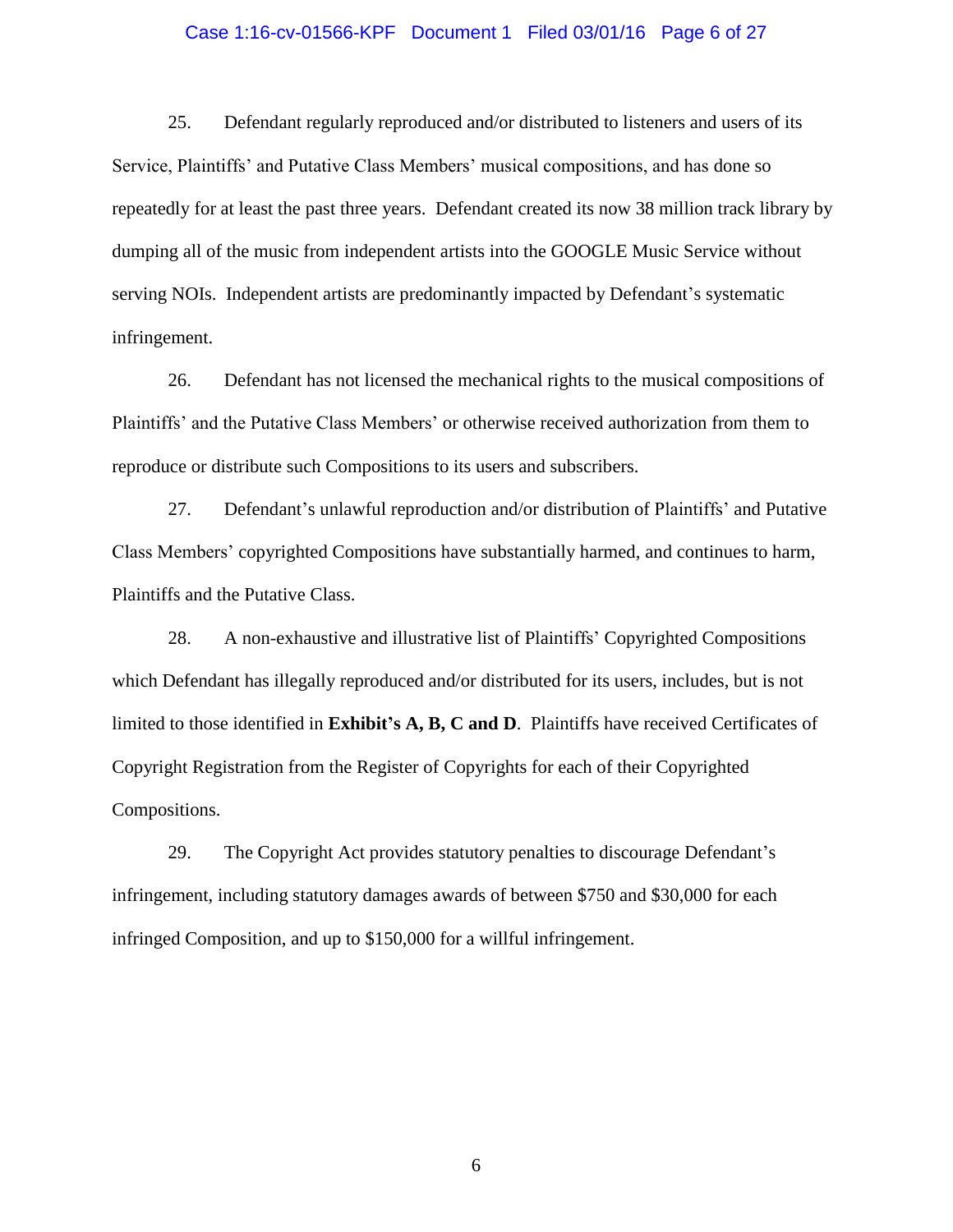## **COPYRIGHT INFRINGEMENT FACTS APPLICABLE TO ALL PLAINTIFF AND THE PUTATIVE CLASS**

30. As a general proposition, a copyright confers on the owner the exclusive right to reproduce the copyrighted Composition.

31. Absent a license from the copyright owner, which the owner is free to grant or deny, reproduction of the Composition by another constitutes copyright infringement.

32. When Congress enacted the Copyright Act of 1909, it was concerned that exclusivity with respect to musical compositions would give rise to "a great music monopoly." It therefore modified the principle of exclusivity in the case of nondramatic musical Compositions by enacting a compulsory license provision which, in defined circumstances, imposed upon the copyright owner a license permitting the mechanical recording of the copyrighted song "on such media as a phonograph record or a piano roll."

33. Although recording technology has changed since 1909, licenses to record musical compositions on such media continue to be called "mechanical licenses."

34. The compulsory mechanical license concept was carried forward in Section 115 of the Copyright Act of 1976 which, generally speaking, permits one wishing to record a copyrighted nondramatic musical Composition to do so in the absence of the copyright owner's consent in exchange for payment of a statutory royalty. But the availability of compulsory mechanical licenses is dependent on the strict limitations of Section 115(b)(1) of the Act which requires in pertinent part that "[a]ny person who wishes to obtain a compulsory license under this section shall, before or within thirty days after making, and before distributing any phonorecords of the Composition, serve notice of intention to do so on the copyright owner."

35. Under section 115, those who seek to make and distribute reproductions of a musical Composition may obtain a license to do so by serving a NOI on the copyright owner, no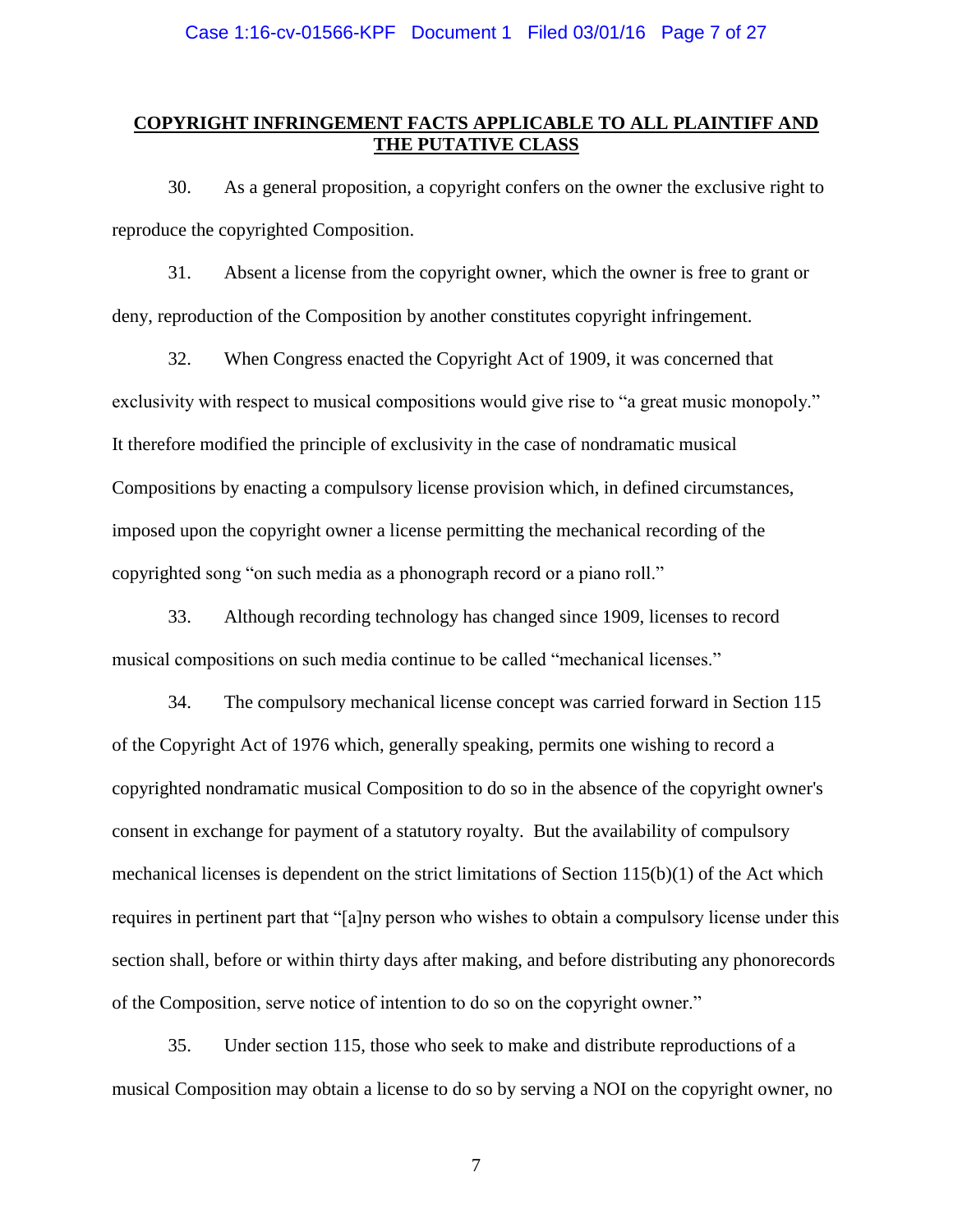## Case 1:16-cv-01566-KPF Document 1 Filed 03/01/16 Page 8 of 27

later than thirty days after making, and before distributing, any phonorecords. 17 U.S.C. § 115(b)(1). Once an entity has served the NOI, that entity must provide statements of account and pay the statutorily prescribed royalties on a monthly basis. 17 U.S.C. § 115(c)(5).

36. If the name and address of the owner of the Composition cannot be identified from the public records of the Copyright Office, the user may file the NOI with the Office. 17 U.S.C. § 115(b)(1). In that case, the user must pay a filing fee to the Office but does not need to deposit royalties. See 17 U.S.C. § 115(c)(1); 37 C.F.R. § 201.18(f)(3).

37. Under Section 115, the consequences of any lapse are severe: "failure to serve or file the notice required by clause (1) forecloses the possibility of a compulsory license and, in the absence of a negotiated license, renders the making and distribution of phonorecords actionable as acts of infringement ..."

38. Defendant failed to serve NOIs, or serve timely NOIs, on Plaintiffs' and the Putative Class' for their Copyrighted Compositions.

39. Defendant's failure to serve NOIs before the start of distribution precludes the creation of a compulsory license, and it does so both as to copies distributed prior to service and as to copies distributed thereafter.

40. The tremendous power granted to Defendant under Section 115 is balanced by the strict obligations regarding notice. Defendant intentionally failed to adhere to its Section 115 obligations, while enjoying all of the benefits afforded by Section 115.

#### **CLASS ALLEGATIONS**

41. Plaintiffs brings this action on behalf of themselves and on behalf of all other similarly situated owners of mechanical rights for registered musical compositions, whose rights were improperly infringed by Defendant's unlicensed and/or unauthorized reproduction and/or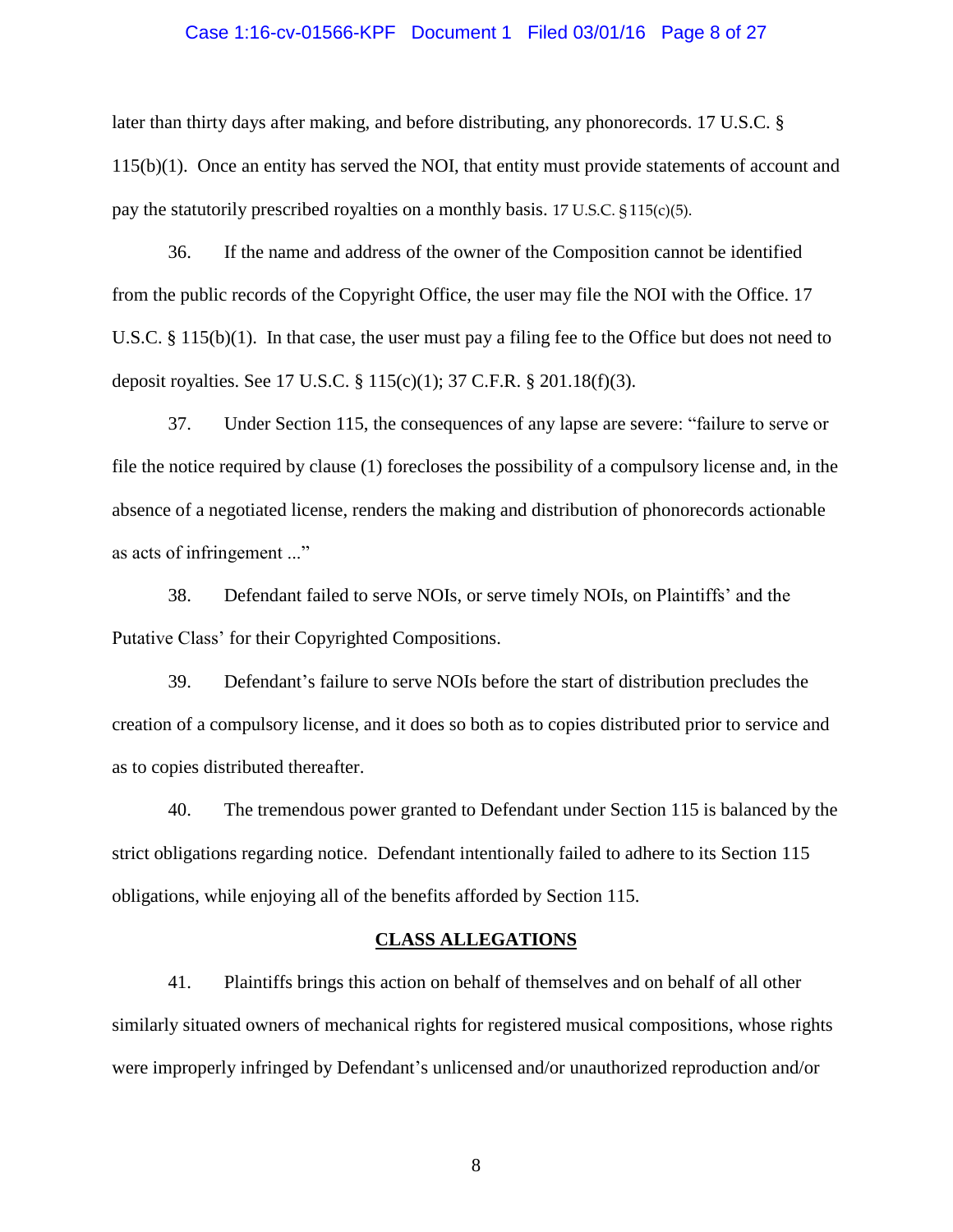## Case 1:16-cv-01566-KPF Document 1 Filed 03/01/16 Page 9 of 27

distribution of the Copyrighted Compositions failure to properly calculate royalties, and failure to provide monthly statements detailing every track.

42. Defendant failed to serve an NOI, or a timely NOI, for all of Plaintiffs' and Putative Class' Copyrighted compositions.

43. The infringement of Plaintiffs' and the Putative Class Members' mechanical rights was, and is, knowing and willful.

44. This action is necessary to protect the property rights of Plaintiffs and all others similarly situated holders of the publishing rights who have been damaged due to Defendant's calculated and unlawful infringement, and reduction in the per-stream rate to all publishing rights holders who received royalties from Defendant's interactive streaming product.

45. The CLASS is comprised of and defined as follows:

"All owners of mechanical distribution and reproduction rights in musical compositions registered under United States federal law, which compositions were reproduced or distributed by GOOGLE through GOOGLE Play Music, without license or authorization since March 1, 2013 and were registered within 90 days of first publication or 30 days of being uploaded, distributed and reproduced on the GOOGLE Music Service."

46. This action may be properly brought and maintained as a class action because there is a well-defined community of interest in the litigation and the members of the proposed class are clearly and easily ascertainable and identifiable.

47. The class for whose benefit this action is brought is so numerous that joinder of all class members is impracticable. Plaintiffs are informed and believe that there are thousands of class members and that those class members can be readily ascertained from Defendant's database files and records, and via discovery in this action.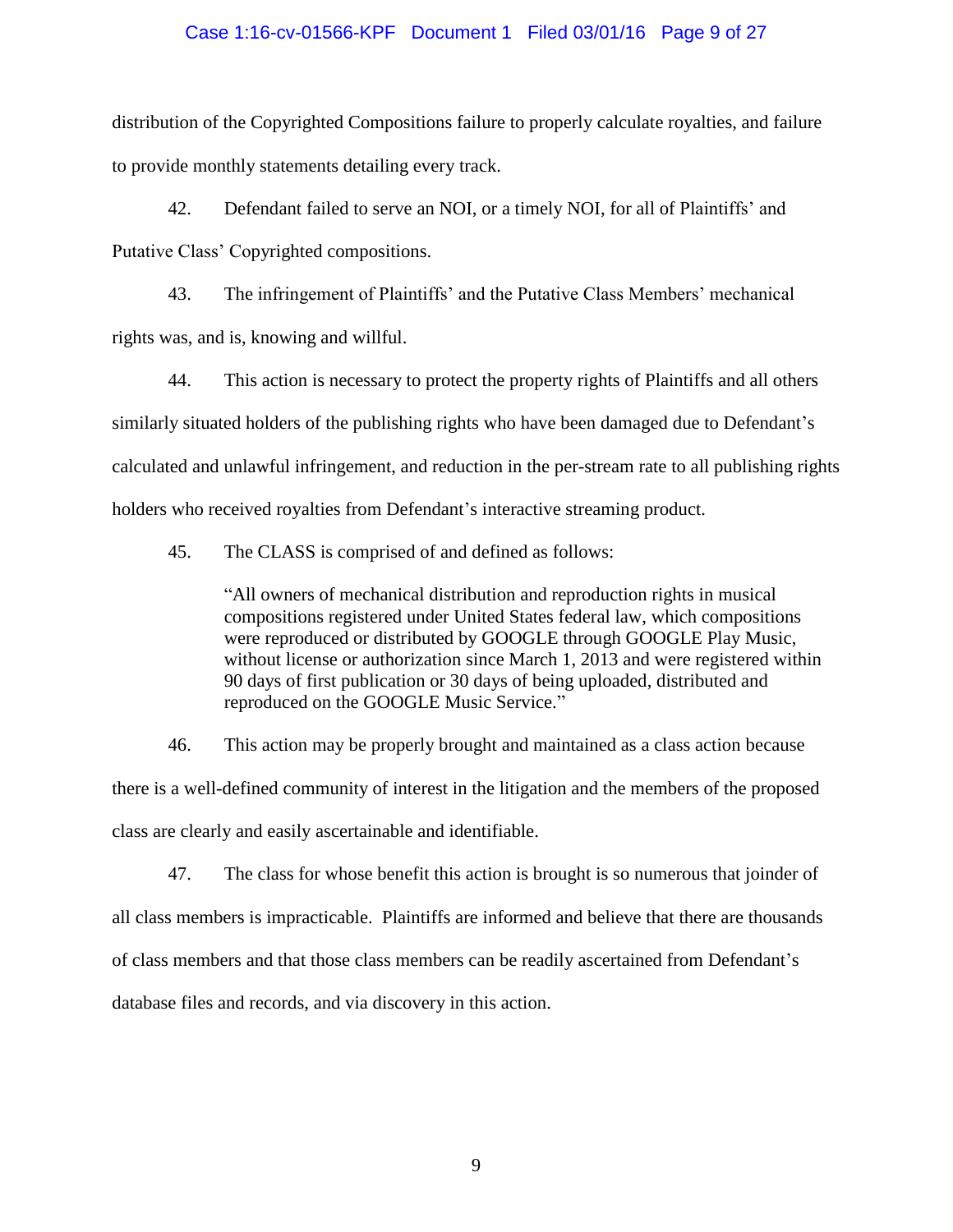## Case 1:16-cv-01566-KPF Document 1 Filed 03/01/16 Page 10 of 27

48. Plaintiffs and the Putative Class hold the rights to many copyrighted musical compositions which Defendant has reproduced and/or distributed without license and without proper payment of royalties or accounting for royalties.

49. Plaintiffs and the Putative Class have sustained actual pecuniary loss and face irreparable harm arising out of Defendant's systematic and unlawful diminution of the royalty payments with accounting for those payments as described herein.

50. Upon information and belief, Defendant has maintained records of the musical compositions it reproduces or distributes.

51. The Putative Class Members can be readily located and notified of this action.

52. The claims of Plaintiffs are typical of the claims of the members of the Putative Class, and their interests are consistent with and not antagonistic to those of the other Putative Class members they seek to represent.

53. Plaintiffs and the Putative Class hold the "mechanical rights" to numerous copyrighted musical compositions which Defendant has reproduced and/or distributed without license and without providing an NOI to Plaintiffs or the Putative Class as required by § 115 of the Act.

54. Plaintiffs, and all members of the Putative Class, have sustained actual pecuniary loss and face irreparable harm arising out of Defendant's continued infringement as complained of herein.

55. Plaintiffs have no interests that are adverse to, or which conflict with, the interests of the absent members of the Putative Class and is able to fairly and adequately represent and protect the interests of such a class.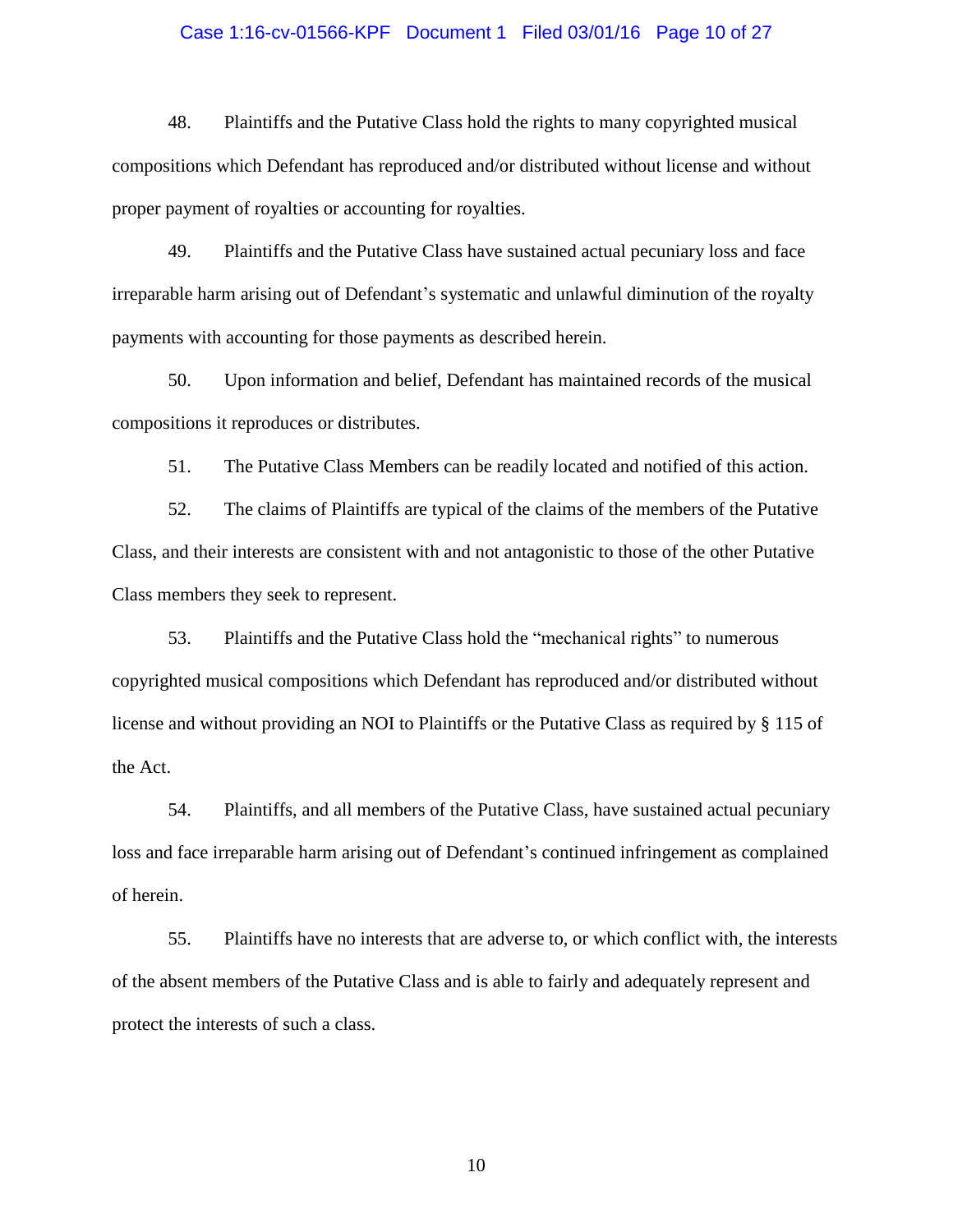# Case 1:16-cv-01566-KPF Document 1 Filed 03/01/16 Page 11 of 27

56. Plaintiffs have raised a viable copyright infringement claim of the type reasonably expected to be raised by members of the Putative Class, and will vigorously pursue those claims.

57. If necessary, Plaintiffs may seek leave of the Court to amend this Complaint to include additional class representatives to represent the Putative Class or additional claims as may be appropriate.

58. Plaintiffs are represented by experienced, qualified and competent counsel who is committed to prosecuting this action.

59. Common questions of fact and law exist as to all members of the class that

predominate over any questions affecting only individual members of the class.

60. These common legal and factual questions, which do not vary from class member

to class member, and which may be determined without reference to the individual

circumstances of any class member include, without limitation, the following:

- a) whether Defendant reproduced or distributed or otherwise exploited, via its GOOGLE Play Music system, the registered musical compositions without first serving an NOI, or obtaining a license or other required authorization;
- b) whether Defendant's reproduction, distribution or other exploitation of registered musical compositions without first obtaining a license or other required authorization constitutes a violation of the Copyright Act, 17 U.S.C. §§ 106 and 501;
- c) whether Defendant's unauthorized reproduction, distribution or other exploitation of registered musical compositions was done willfully, thereby entitling the members of the class to increased statutory damages;
- d) whether Defendant violated of New York's General Business Law § 349 for unfair and unlawful business practices;
- e) whether Defendant's violation of New York's General Business Law § 349 is continuing, thereby entitling Class Members to injunctive or other relief;
- f) the basis and method for determining and computing damages; and,
- g) whether Defendant's conduct is continuing, thereby entitling Plaintiffs and Members of the class to injunctive or other relief.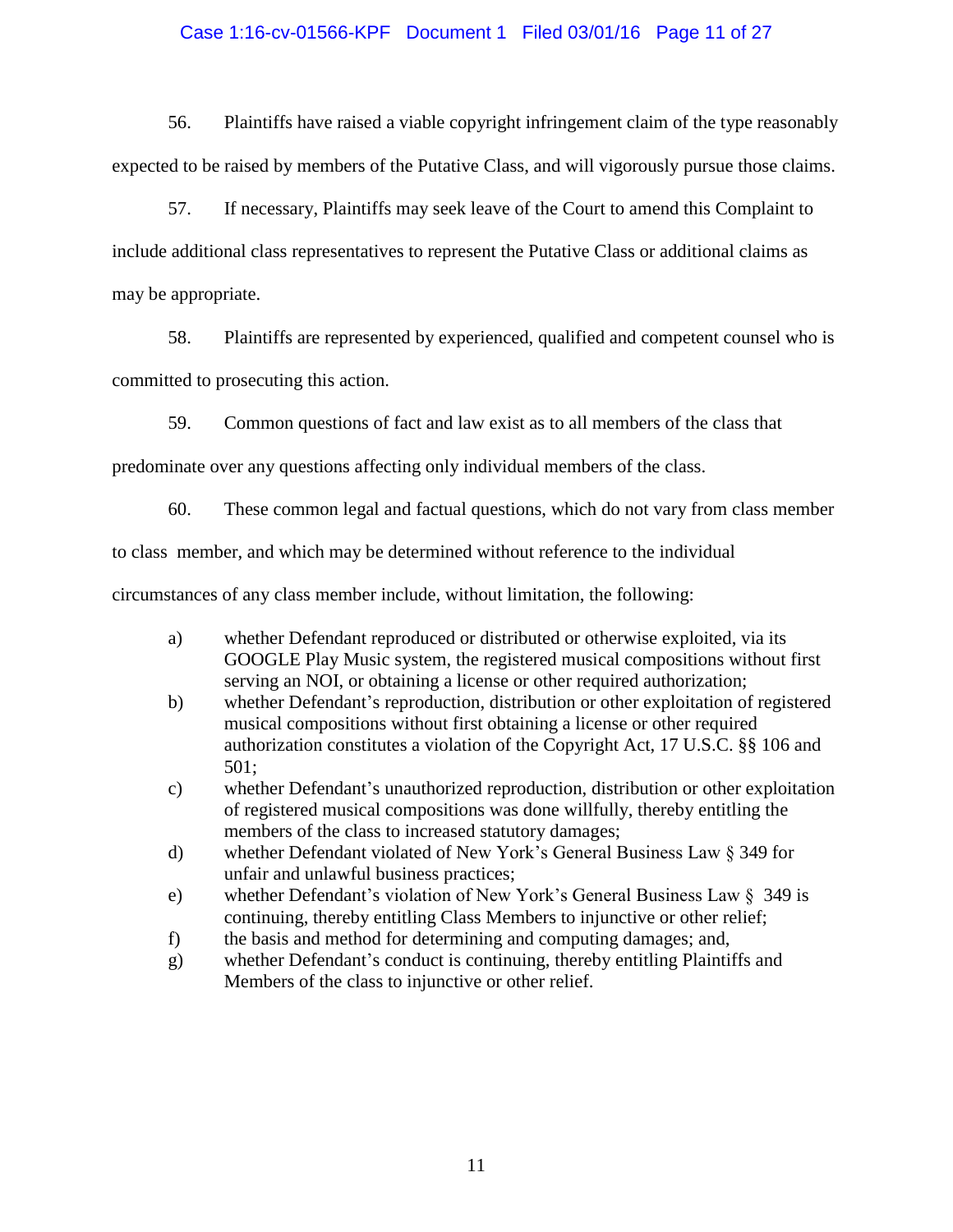## Case 1:16-cv-01566-KPF Document 1 Filed 03/01/16 Page 12 of 27

61. A class action is superior to other available methods for the fair and efficient adjudication of this controversy since individual litigation of the claims of all class members is impracticable.

62. The claims of the individual members of the class may range from smaller sums to larger sums, depending upon the number of infringements. Thus, for those Putative Class members with smaller claims, the expense and burden of individual litigation may not justify pursuing the claims individually. Even if every member of the class could afford to pursue individual litigation, which is highly unlikely in the independent artist community, the court system could not.

63. It would be unduly burdensome to the courts in which individual litigation of numerous cases would proceed. Individualized litigation would also present the potential for varying, contradictory, or inconsistent judgments and would magnify the delay and expense to all parties and to the court system resulting from multiple trials of the same factual issues.

64. On the other hand, the maintenance of this action as a class action presents few management difficulties, conserves the resources of the parties and of the court system, and protects the rights of each member of the class.

65. Plaintiffs anticipate no difficulty in the management of this action as a class action.

#### **FACTS APPLICABLE TO YESH**

66. YESH consists of two men who have been professional musicians since they were 16 years old. In fact, at 16 years old, John Emanuele and Rich Cupolo played at CBGB and recorded and released two EPs. While attending Townsend Harris High School in Queens, Emanuele and Cupolo won the Bertlesmann Songwriting contest. Since they were 25 years old,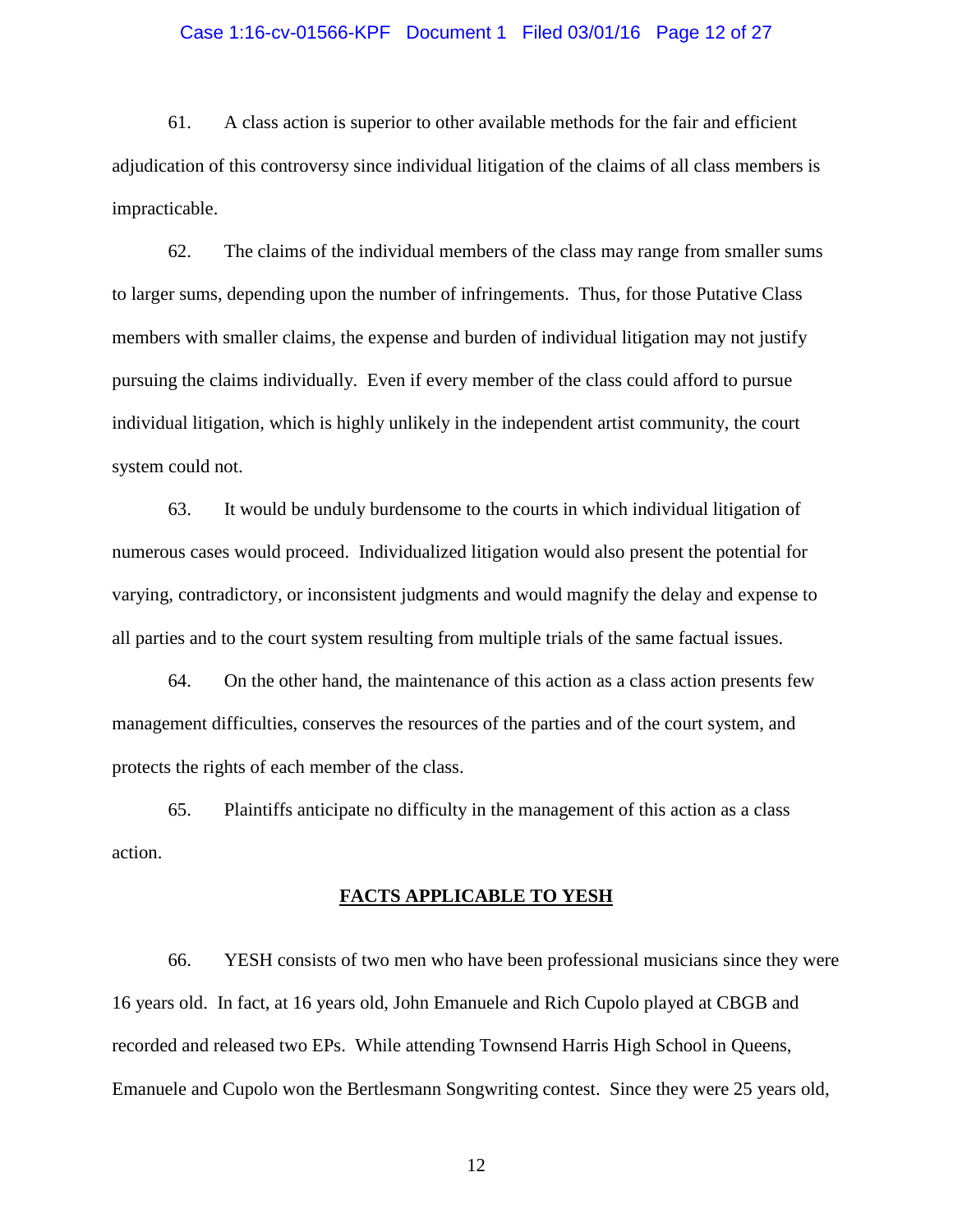# Case 1:16-cv-01566-KPF Document 1 Filed 03/01/16 Page 13 of 27

Emanuel and Cupolo, now thirty, have exclusively earned their living from exploiting their Copyrighted Compositions.

67. Digital downloads represent 50% of the money generated from the Copyrighted

Compositions. The other 50% comes from licensing for varied uses including motion pictures, commercials, and video games. Examples of some of the licensed uses are as follows:

| <b>Motion Pictures</b>            | <b>Production</b>         |
|-----------------------------------|---------------------------|
|                                   | Company                   |
| Extremely Loud & Incredibly Close | <b>Warner Brothers</b>    |
| Up In The Air                     | <b>Paramount Pictures</b> |
| <b>Coast Modern</b>               | Two Fold Film             |
| Damnation                         | <b>Felt Soul Media</b>    |
| <b>Eastern Rises</b>              | <b>Felt Soul Media</b>    |
| <b>Officer Down</b>               | Felt Soul Media           |
| Yami no Ichi Nichi                | Mario Junncompos          |
| <b>Nuclear Family</b>             | <b>Ian Hawkins</b>        |

| <b>Television Program</b>    | <b>Production Company</b> |
|------------------------------|---------------------------|
| CSI: Miami                   | CBS/Paramount             |
| Spring Watch                 | Fox Television            |
| Nike Battlegrounds           | MTV/Viacom                |
| <b>Real World/Road Rules</b> | <b>Bunim Murray/MTV</b>   |
| <b>Red Band Society</b>      | Fox Television            |
| Hawthorne                    | <b>TNT Network</b>        |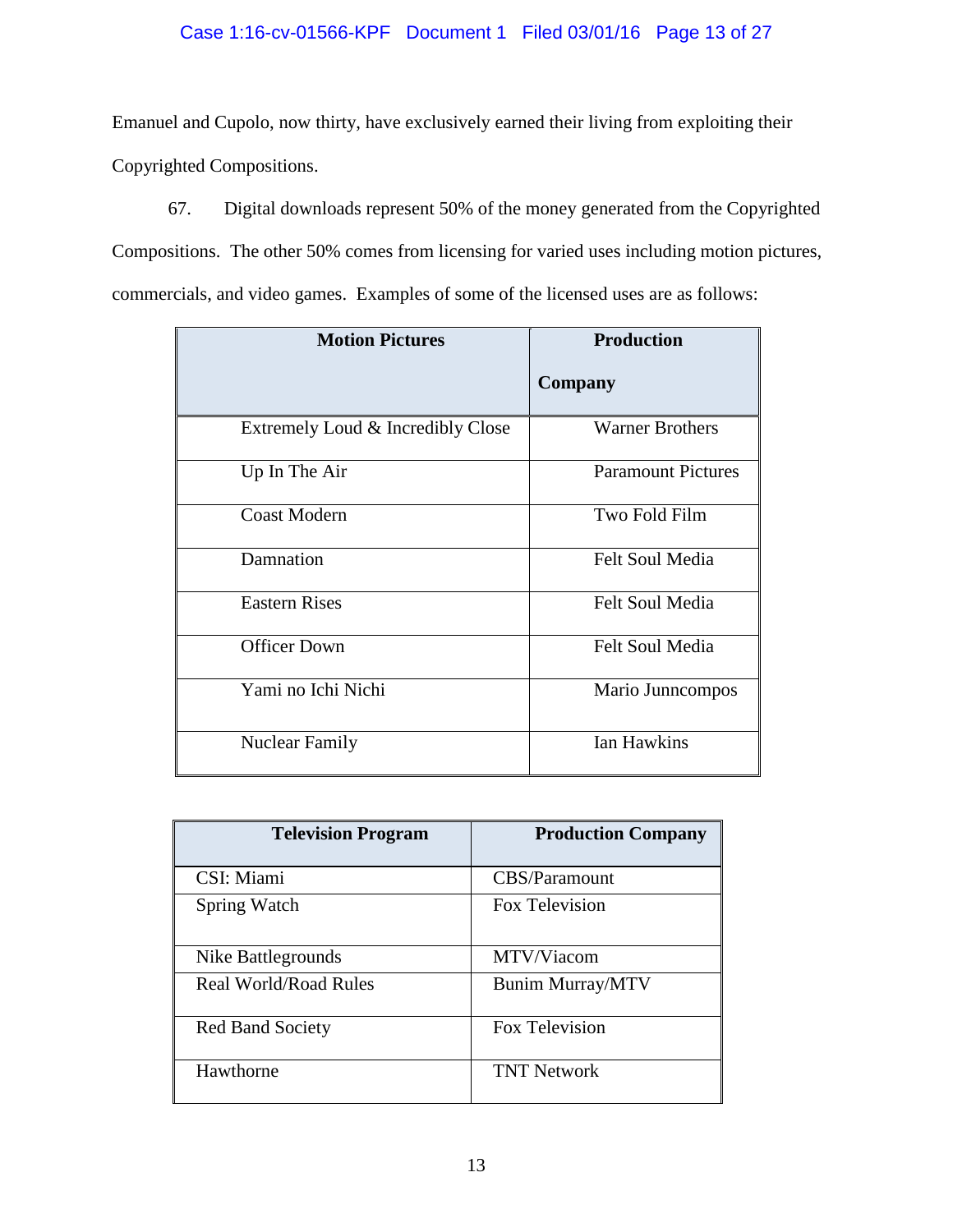# Case 1:16-cv-01566-KPF Document 1 Filed 03/01/16 Page 14 of 27

| Human Planet                     | <b>Discovery Network</b>         |
|----------------------------------|----------------------------------|
| <b>Outside Today</b>             | <b>Outside TV</b>                |
| Mrs. Eastwood & Co               | <b>Bunim Murray/MTV</b>          |
| <b>Teen Mom</b>                  | MTV/Viacom                       |
| <b>Sixteen and Pregnant</b>      | MTV/Viacom                       |
| Keeping Up With The Kardashians  | <b>Bunim Murray/E Television</b> |
| <b>Alaska: The Last Frontier</b> | <b>Discovery Network</b>         |
| The Vineyard                     | <b>ABC</b> Family                |
| Gott und die Welt                | <b>German TV ARD</b>             |
| America's Psychic Challenge      | <b>Bunim Murray Productions</b>  |
| Caged                            | MTV/Viacom                       |
| True Life                        | MTV/Viacom                       |
| This Is How I Made It            | MTV/Viacom                       |
| <b>TO Show</b>                   | VH1/Viacom                       |
| Styl'd                           | MTV/Viacom                       |
| Life of Ryan                     | MTV/Viacom                       |
| If You Really Knew Me            | MTV/Viacom                       |
| <b>Taboo Nation</b>              | National Geographic              |
| <b>Shahs of Sunset</b>           | <b>Ryan Seacrest Productions</b> |
| <b>How I Rock It</b>             | <b>Ryan Seacrest Productions</b> |
| Popland                          | MTV/Viacom                       |

| <b>Commercials</b>              | Company              |
|---------------------------------|----------------------|
| Infiniti Automobile             | Infiniti Automobiles |
| <b>Samsung Smart TV</b>         | Samsung              |
| GoPro Camera                    | <b>GoPro Cameras</b> |
| Elle Magazine UK   Dubai Teaser | Elle Magazine UK     |
| <b>Pre-Auction Statement</b>    | Leonardo DiCaprio    |
|                                 | Foundation           |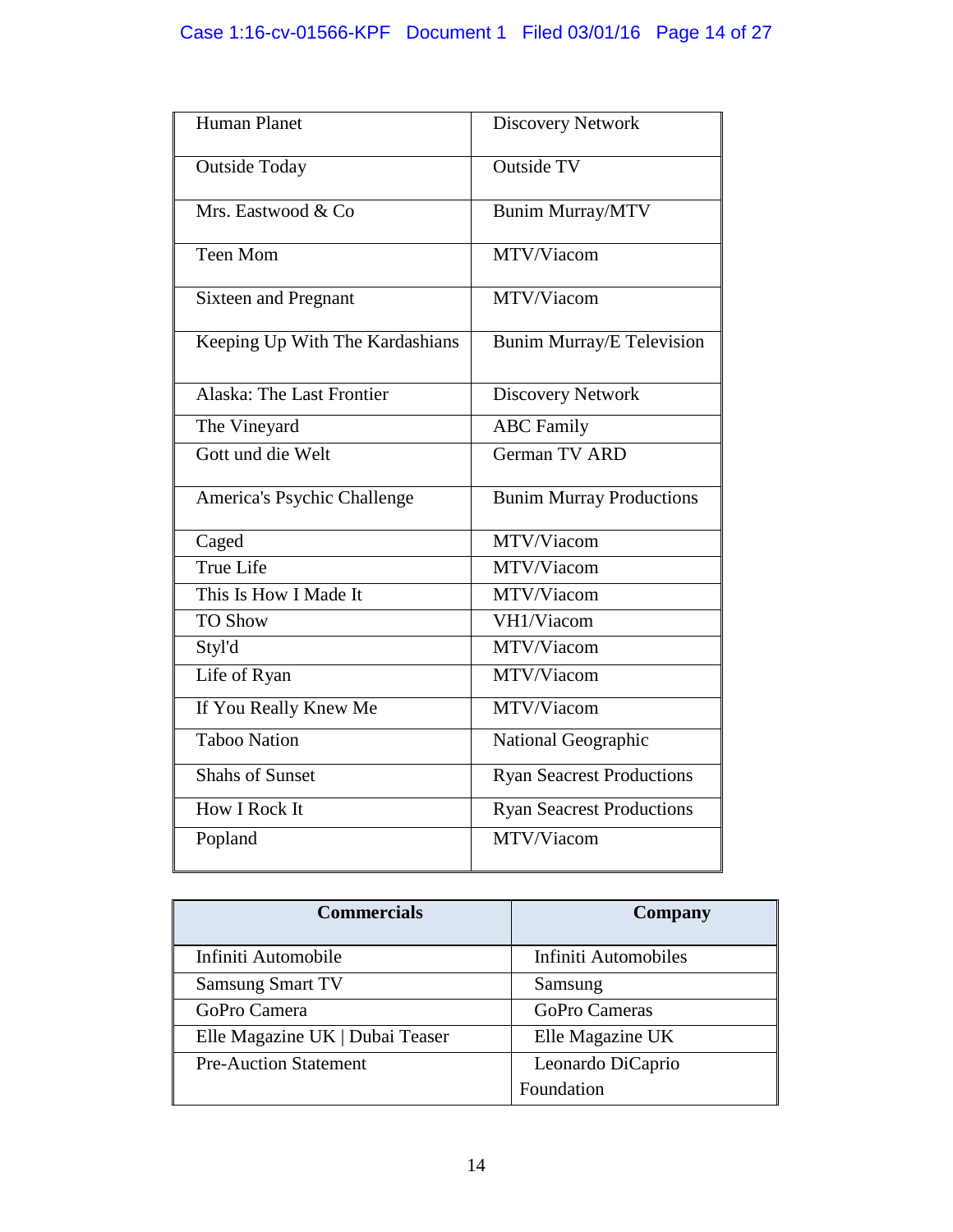# Case 1:16-cv-01566-KPF Document 1 Filed 03/01/16 Page 15 of 27

| Subaru Online Advertisement          | Subaru (Switzerland)      |
|--------------------------------------|---------------------------|
| <b>Burton Snowboard</b>              | <b>Burton Snowboards</b>  |
| <b>O'Neill Europe Advertisements</b> | O'Neill Europe            |
| Dove                                 | Dove                      |
| DC Shoes                             | DC Shoes                  |
| Converse Web                         | Converse                  |
| <b>NBA Playoffs Commercial</b>       | <b>ESPN</b>               |
| <b>CanonOptics Advertisement</b>     | CanonOptics/Burton        |
| Telluride Tourism Board              | Telluride Tourism Board   |
| Unit Clothing                        | Unit Clothing Enter.      |
| <b>Viasat Baltics</b>                | <b>Viasat Baltics</b>     |
| <b>Morgan Stanley</b>                | Morgan Stanley/Chief Ent. |

| <b>Video Game</b>     | Company    |
|-----------------------|------------|
| The Amazing Spiderman | Activision |

68. Plaintiff Yesh is the sole beneficiary of all right, title and interest in, and to, the copyrighted compositions identified in **Exhibits A, C and D.**

69. As **Exhibit A, B,** and **C** to this Complaint demonstrates, Plaintiff YESH has complied with all laws pertinent to the Copyrighted Compositions as a copyrighted Composition and, in particular, has applied for and received the Certificates of Copyright Registration from the Register of Copyrights for the Copyrighted Compositions.

70. Defendant began distributing one hundred twenty three (123) musical compositions of Plaintiff YESH identified in **Exhibit D**, which were covered by 116 copyright registrations as shown in **Exhibit A,** and alternatively, **Exhibit C**. Defendant failed to serve an NOI for any recording.

71. Plaintiff YESH made numerous submissions of groups of tracks, for review by Defendant through TuneCore.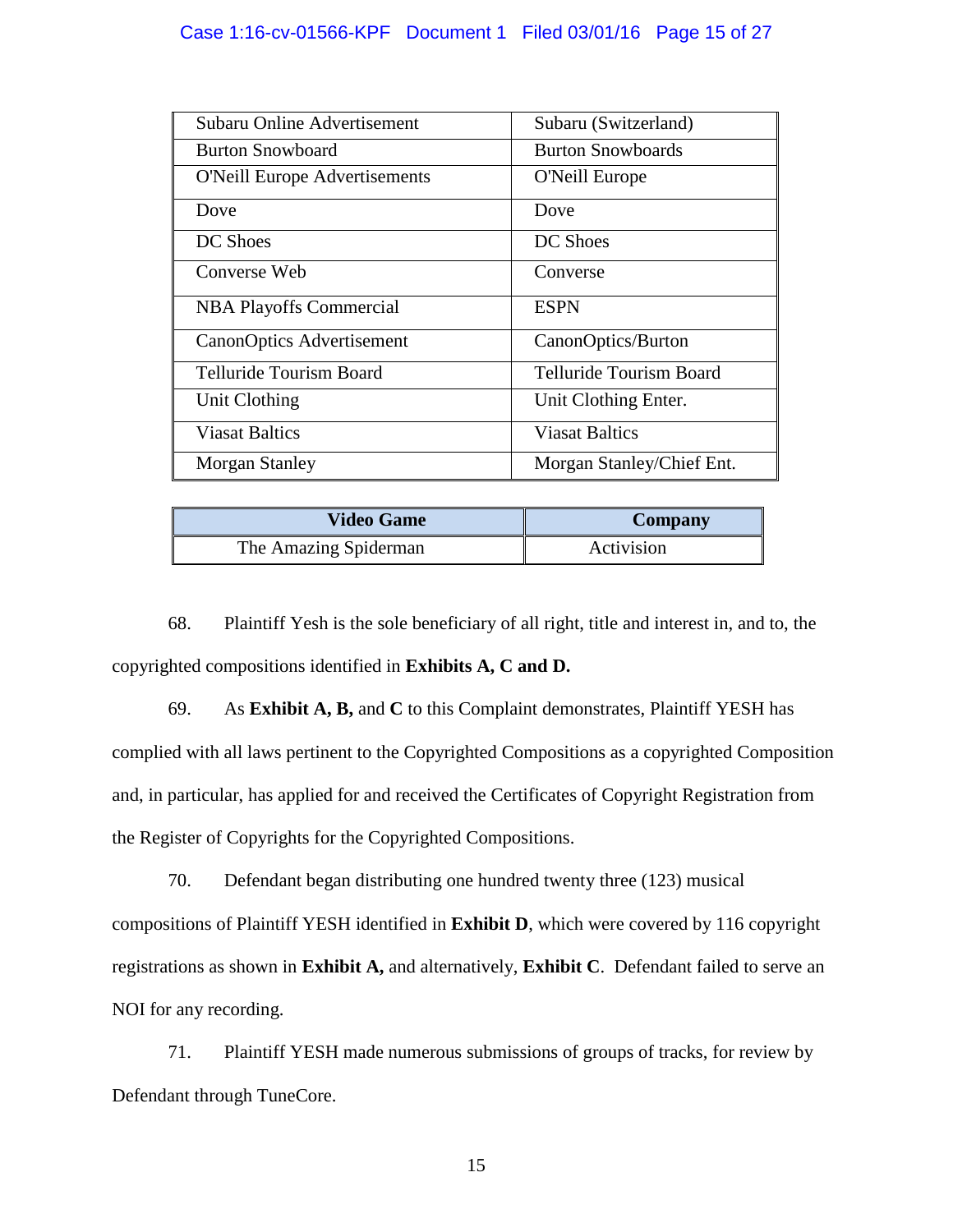## Case 1:16-cv-01566-KPF Document 1 Filed 03/01/16 Page 16 of 27

72. Pursuant to Plaintiff YESH's agreement with TuneCore, Plaintiff checks a box that says "Deliver Here" which guarantees nothing but an audition with the selected digital store. Defendant was just one of the "selected stores" chosen by Plaintiff to be sent the master audition recordings of the Copyrighted Compositions.

73. The license for the physical sound recordings here -- Master Recording License - was granted to Defendant through TuneCore. TuneCore functions like a music label, allowing artists to submit the master recordings through TuneCore to various "Digital Stores" for review.

74. At no time did TuneCore hold itself out as conveying a mechanical license for the compositions submitted on behalf of Plaintiff YESH. Further, it is axiomatic that a mechanical license to record and distribute the songs must be obtained in order to lawfully make the recordings available for temporary stream or permanent download.

75. Defendant did not serve an NOI for any of the forgoing recordings, instead it dumped the recordings into its library, with complete disregard for the rights of Plaintiff YESH.

76. After receipt of the master audition recordings, Defendant may elect to exploit the masters, or reject one or all of the sound recordings due to "technical or editorial specifications."

77. Defendant had the option to upload some or all of the Copyrighted Compositions onto the GOOGLE Music Service. For every copyrighted recording Defendant elected to upload onto its service, it was required to serve a Notice of Intent for a Compulsory License ("NOI") within 30 days of upload.

78. Defendant did elect to exploit the sound recordings of the Copyrighted Compositions, but elected to do so with no license or authority. See **Exhibit F**. Defendant GOOGLE failed to obtain mechanical licenses for the two hundred and seventy (270) tracks on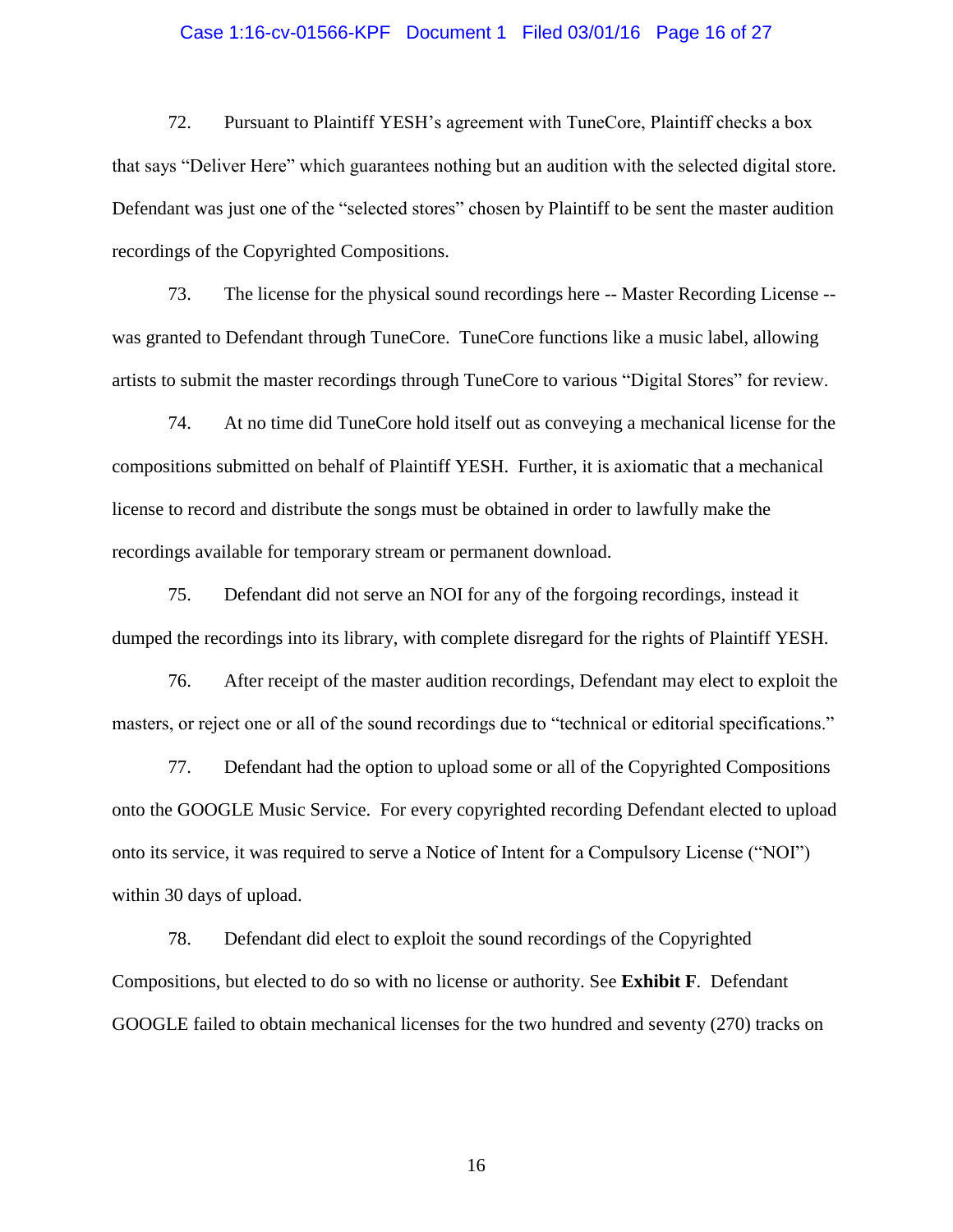# Case 1:16-cv-01566-KPF Document 1 Filed 03/01/16 Page 17 of 27

the GOOGLE Music system under 17 U.S.C. § 115 for the distribution of the Copyrighted Compositions.

79. The failure to serve timely NOIs renders the distribution of the Copyrighted Compositions unlicensed and thereby violates my Plaintiffs' exclusive rights pursuant to 17 U.S.C. §§ 106 and 114.

80. As a result, Defendant lost its right to serve compulsory licenses for Plaintiff YESH's Copyrighted Compositions. Further, Defendant's failure to comply with Section 115 was done as a matter of cost-cutting business practice, and only an award at the higher end of the statutory framework will serve to curtail Defendant's predatory behavior as detailed below.

81. Defendant GOOGLE knew who the Plaintiff was, after all it listed "Yesh Music" is listed as the record label for the band *The American Dollar* on its website. (Yesh Music was a partnership formed in 2006 which was the predecessor to Plaintiff Yesh Music, LLC.). Each submission from TuneCore identified the composers and record label. Defendant uploaded not just Plaintiff's music to its service, but the album cover art and listed the name of the record label – "Yesh Music" and artists.

82. In less than a few minutes, Defendant could have complied with Section 115's notice requirements – the NOIs – but it elected not to as part of a cost-cutting business decision.

83. Defendant was contacted by correspondence from counsel dated July 22, 2015, but elected to ignore Plaintiffs' counsel and continue to stream the Copyrighted Compositions. See **Exhibit G**.

84. Defendant intentionally infringed YESH's one hundred and sixteen (116) registrations, by, among other things, making the Copyrighted Compositions available for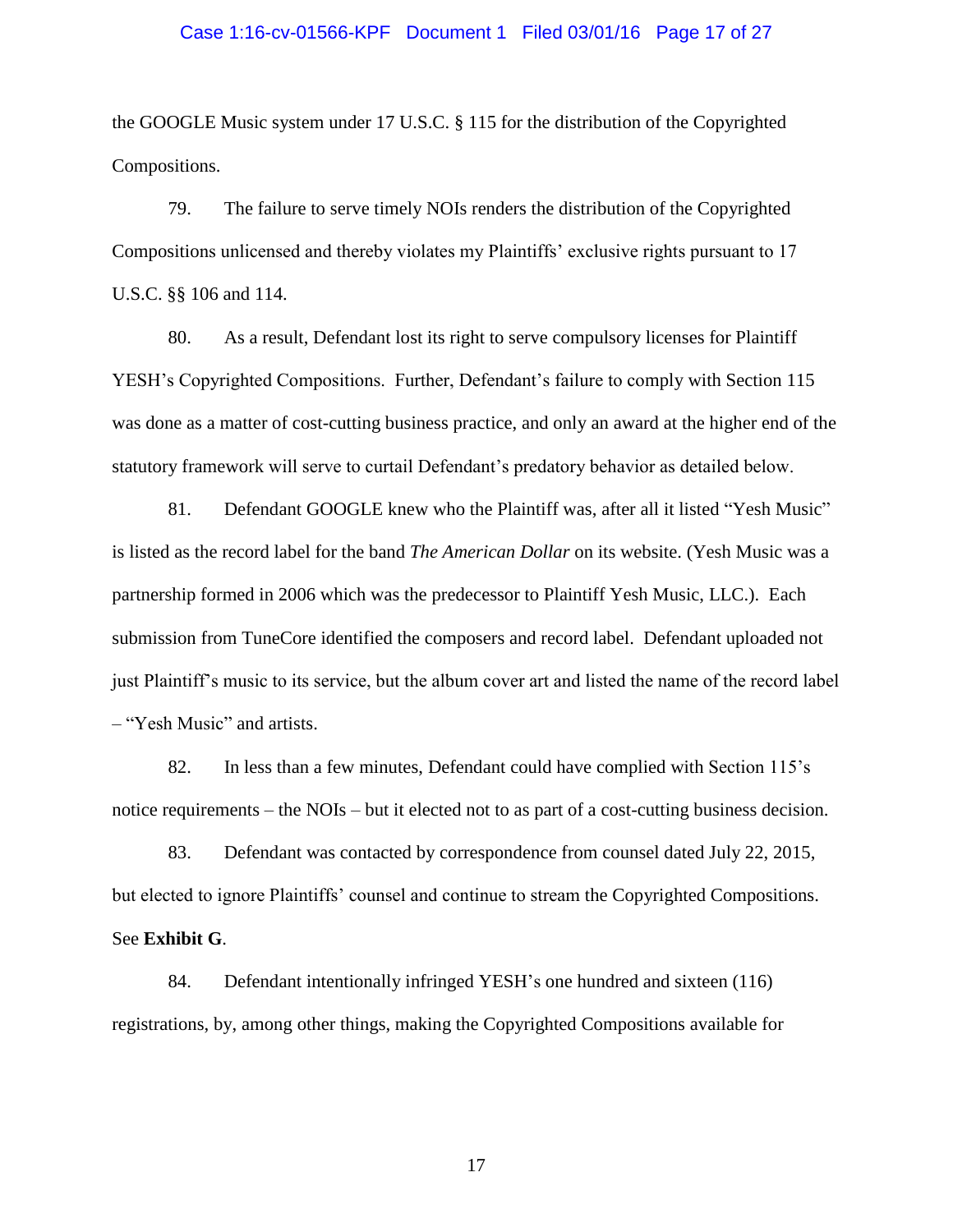## Case 1:16-cv-01566-KPF Document 1 Filed 03/01/16 Page 18 of 27

unlawful and unauthorized digital download and distribution to the public through its interactive Internet subscription music service.

#### **THE YESH NOIs**

85. Defendant served two NOI covering four tracks.

86. The NOIs evidence the fact that Defendant could serve NOIs if it wished to comply with the law.

87. Both of the NOIs (attached as **Exhibit H**) failed to account for the vast majority of tracks released in various groupings to Defendant for review.

88. Not a single NOI was served remotely close to 30 days of the corresponding recording being published by Defendant.

89. Both of the NOIs was a license for one year and expired without renewal.

90. As a result, Defendant lost its right to serve compulsory licenses for Plaintiff YESH's Copyrighted Compositions.

91. Both of the NOI was invalid because it was pre-dated, and not served within thirty (30) days of the two recordings being made available.

92. As of the date of this Complaint, there is not a single valid NOI covering any of Plaintiff YESH's Copyrighted Compositions on GOOGLE Service.

93. On or about July 22, 2015, Defendant were contacted by correspondence from Plaintiffs' counsel, and notified that YESH had not received valid NOIs for any of the musical compositions being streamed on the GOOGLE Music Service; Defendant did not respond.

94. In the seven months after Defendant was put on notice by counsel, Defendant has continued to stream YESH's one hundred and sixteen (116) Copyrighted Compositions. This is the definition of "intentional" under 17 U.S.C. § 504(c)(2). Defendant acted willfully, and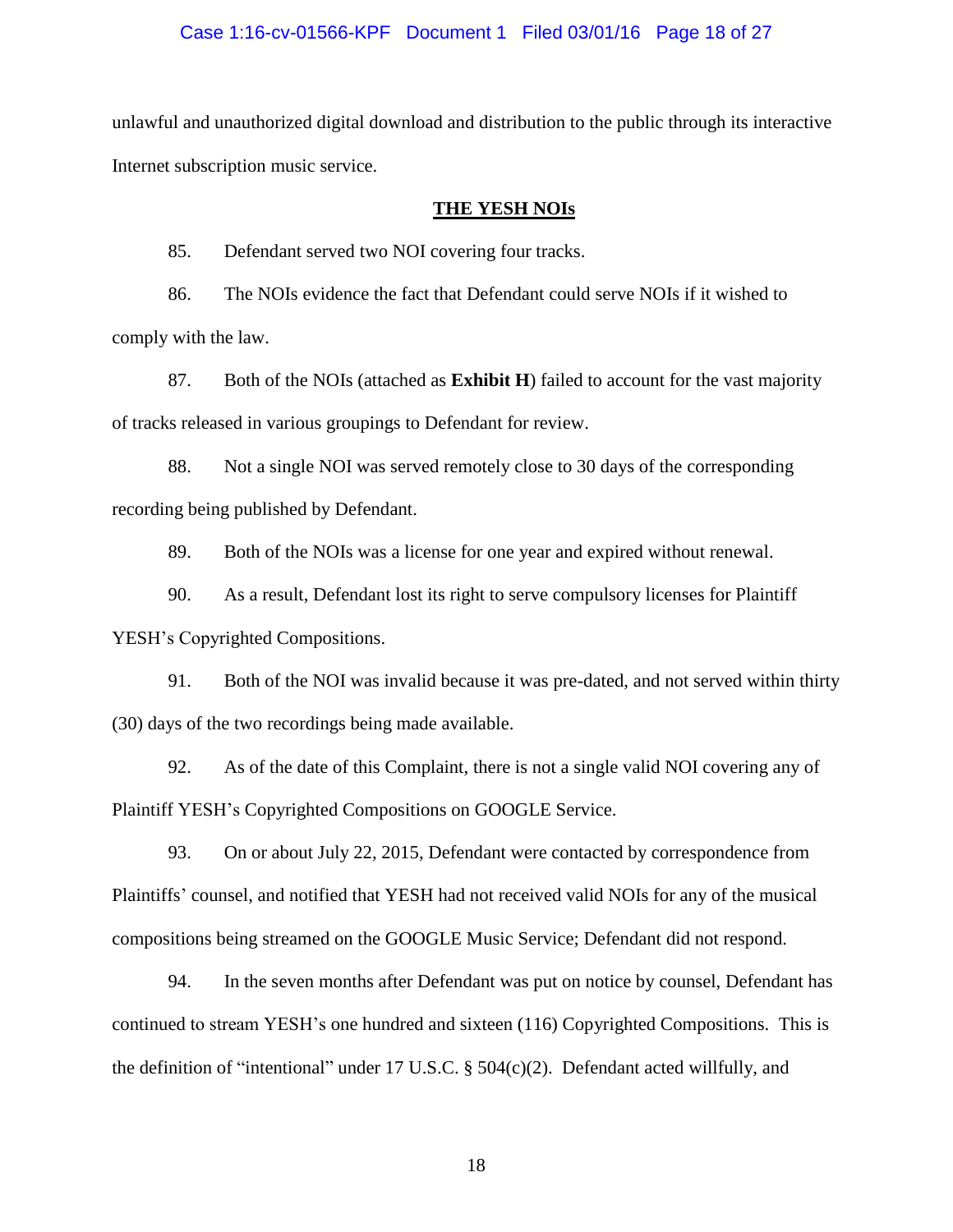## Case 1:16-cv-01566-KPF Document 1 Filed 03/01/16 Page 19 of 27

wantonly, or at least with reckless disregard to YESH's rights. Defendant is liable for infringement of YESH's exclusive rights to the Copyrighted Compositions as provided by clauses (1) and (3) of section 106 of the Copyright Act.

95. Upon information and belief, Defendant made a business decision that it was more cost effective to infringe the copyrights of independent musicians than spend the time and money contacting every rights owner.

## **YESH DOES NOT RELEASE COHERENT "ALBUMS"**

96. When a copyright holder or publisher issues material both on an individual basis and as part of a compilation, the Copyright Act permits a statutory damages award for each individual Composition offered separately.

97. Only at the very beginning of their career was Plaintiff YESH focused solely on creating traditional albums (cohesive Compositions).

98. Plaintiff's business model changed early on to focus on licensing individual songs. The band does not tour. Instead, it generates revenue from licensing and on-line streaming.

99. Of the sixteen releases of material by YESH, only seven contained all new tracks. The rest are a mixture of previously released songs, new songs, and old songs remixed to create new licensing opportunities.

100. For example, the "album" titled "Ambient 3", consists of four original recordings and thirteen remixes of previous recordings. The one, and only, time this group of seventeen recordings was released together was on September 15, 2012, when it was released to the 31 "digital stores" for consideration.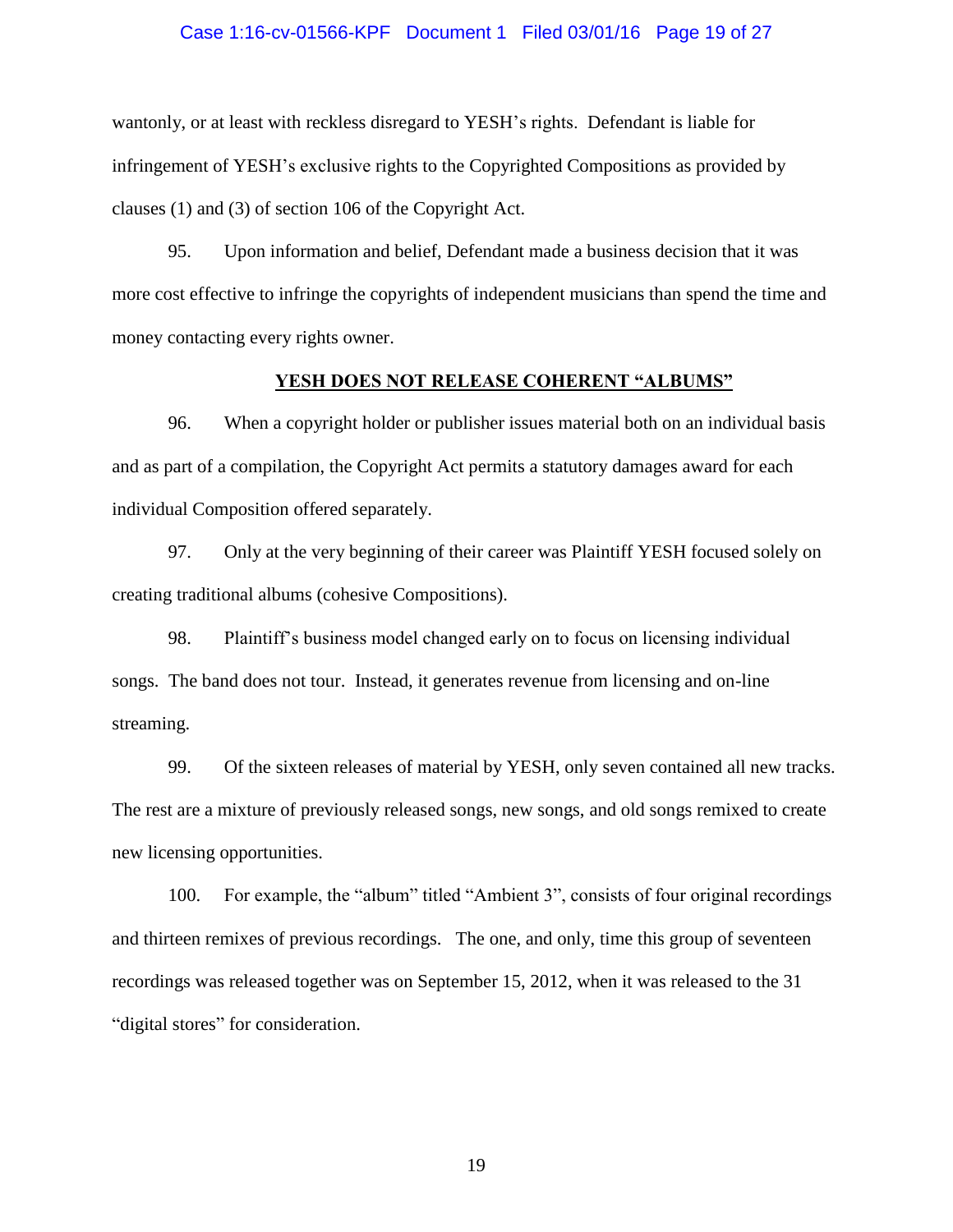## Case 1:16-cv-01566-KPF Document 1 Filed 03/01/16 Page 20 of 27

101. TuneCore, the entity that submits the recordings, requires all groupings of recordings to be uploaded onto its service as an album. Plaintiff copyrighted the new and remixed recordings as a group just to protect themselves before releasing them to the public. The individual recordings were copyrighted three months later.

102. For a second example, on December 20, 2012, Plaintiff released two "albums" along with ten unrelated recordings to 31 digital stores for consideration. All of these recordings were previously released in other groupings or were re-worked singles.

103. For third example, on December 10th, 2013, Plaintiff released fifty recordings to twenty six digital stores, fifteen of those recordings were also included in the September 15, 2012 grouping. The rest of the tracks were from earlier recordings or were re-worked singles.

104. For a fourth example, on December 12th, 2013, Plaintiff released ten recordings to 31digital stores. Four of those recordings were included in the September 15, 2012 grouping, the rest were re-released singles.

105. The shuffling of previous recordings is part of a necessary for Plaintiff's business model, and is designed to increase licensing revenue. The mere fact that the recordings are shuffled is strong evidence they were not meant to be a logical or cohesive unit.

106. Plaintiff's three "ambient" releases were marketing releases consisting mainly of remixes from previous albums, varied in nature, designed to increase licensing opportunities for the individual compositions.

107. Plaintiff YESH does not have "albums" in the traditional sense, but releases collections of individual songs which are not an integrated composition. For that reason, numerous musical compositions appear in three or four of the collections submitted.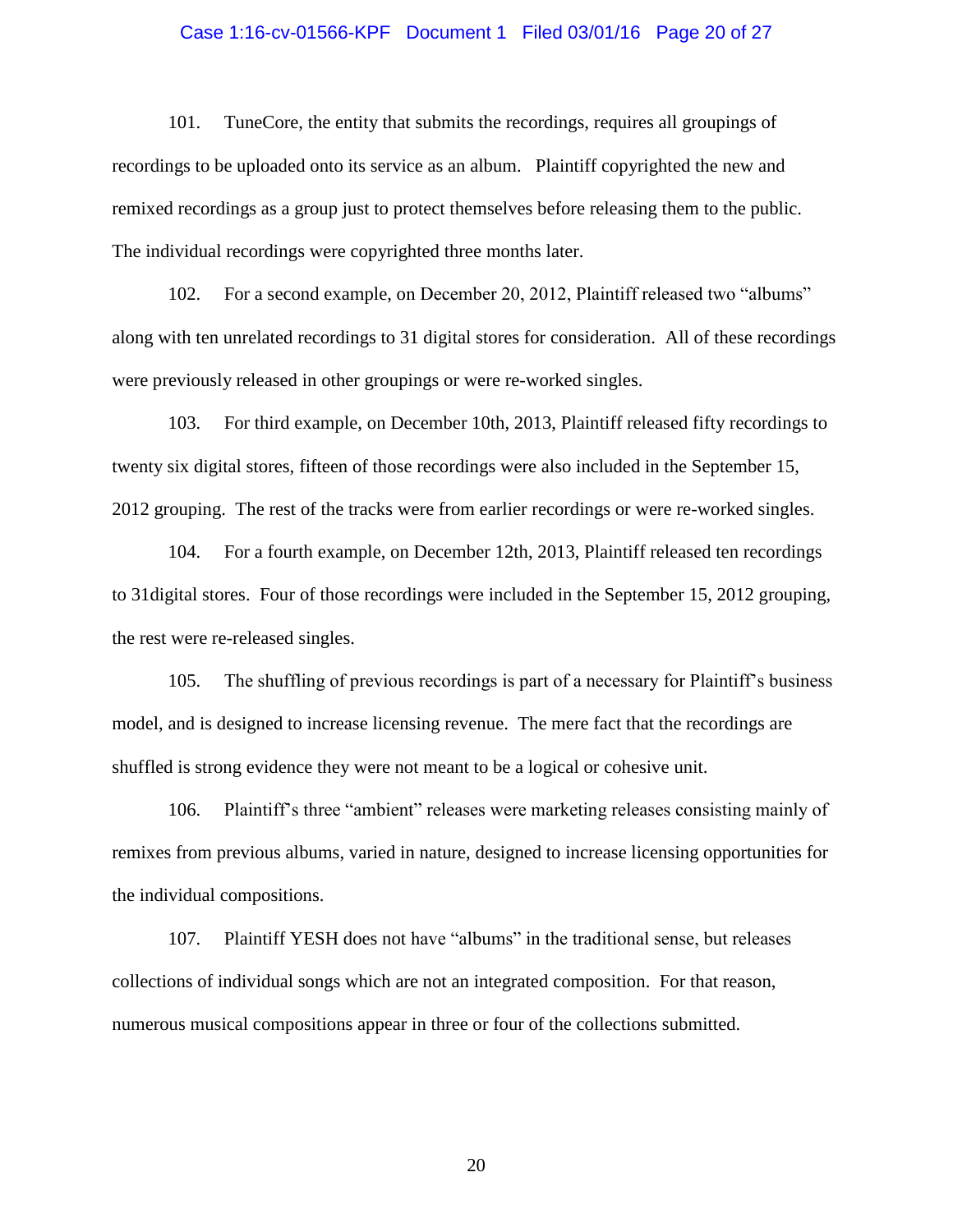# Case 1:16-cv-01566-KPF Document 1 Filed 03/01/16 Page 21 of 27

108. For example, of the 13 collections of songs released by Plaintiff YESH, only 5 have been totally original music. The rest are mixtures of previously released songs, and reworked songs. This is done in order to showcase various recordings for possible licensing deals.

109. None of the collections is meant to be a cohesive unit; instead, they are constantly shuffled like a deck of cards and re-released.

110. In fact, Plaintiff YESH affirmatively avoids any of the musical compositions being associated with any other, because this diminishes the licensing opportunities which is 50% of Plaintiff YESHs income. There is a great need by Plaintiff YESH to create new opportunities for various licensing entities to become aware of the individual tracks.

111. Tellingly, songs re-released on the numerous compilation albums are often streamed by users far more times than the original release.

112. Accordingly, no grouping can possibly be considered a coherent unit.

#### **FACTS APPLICABLE TO PLAINTIFF JOHN K. EMANUELE**

113. Plaintiff EMANUELE released four collections of music to the GOOGLE Music Service. The first collection, titled *Filmmuzic*, had 19 tracks and was made available by Defendant on or about November 2014. *Filmmuzic* was released in February 2011 and the Copyright Registration date is May 27, 2011. The second collection, titled *Complete Discography 2009-2013*, was made available by Defendant on or about April 9, 2013, and contained 90 songs. See **Exhibit I**. The Registration date is February 20, 2013. See **Exhibit B**.

114. Plaintiff EMANUELLE distributed its music for review purposes only through a company call Tune Core.

115. Pursuant to Plaintiff EMANUELLE's agreement with TuneCore, Plaintiff checks a box that says "Deliver Here" which guarantees nothing but an audition with the selected digital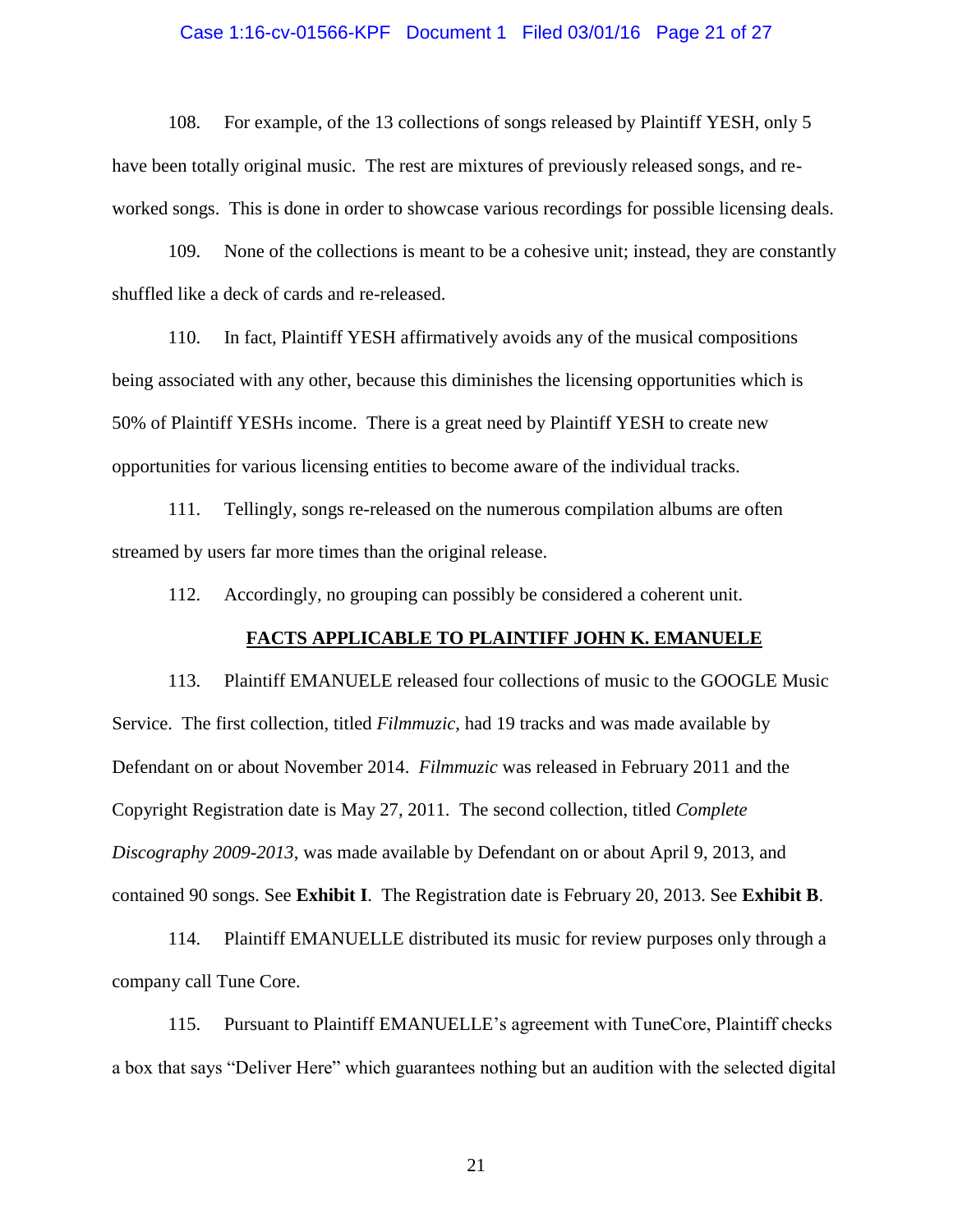## Case 1:16-cv-01566-KPF Document 1 Filed 03/01/16 Page 22 of 27

store. In or about November 2012, Defendant was one of the "selected stores" chosen by Plaintiff to be sent the master audition recordings of the Copyrighted Compositions.

116. At no time did TuneCore hold itself out as conveying a mechanical license for the compositions submitted on behalf of Plaintiff. Further, it is axiomatic that a mechanical license to record and distribute the songs must be obtained in order to lawfully make the recordings available for temporary stream or permanent download.

117. Defendant had the option to upload some or all of the copyrighted Compositions onto the GOOGLE Play Music system. For every copyrighted recording Defendant elected to upload onto its service, it was required to serve a Notice of Intent for a Compulsory License ("NOI") within 30 days of upload; it did not.

118. Defendant did elect to exploit the sound recordings of the Copyrighted Compositions, but elected to do so with no license or authority. Defendant failed to obtain mechanical licenses under 17 U.S.C.§ 115 for the distribution of the musical Compositions.

119. Defendant failed to serve an NOI on Plaintiff EMANUELE for any recording at any time.

120. Defendant failed to pay any royalties to Plaintiff EMANUELE.

121. Defendant cannot be heard to argue that it has infringed both Registered Copyrights of Plaintiff EMANUELE.

122. Plaintiff EMANUELE is the sole beneficiary of all right, title and interest in, and to, the copyrighted compositions identified in **Exhibit B.**

123. Defendant did not serve an NOI for any of the forgoing recordings. Instead it dumped the recordings into its service, with complete disregard for the rights of Plaintiff.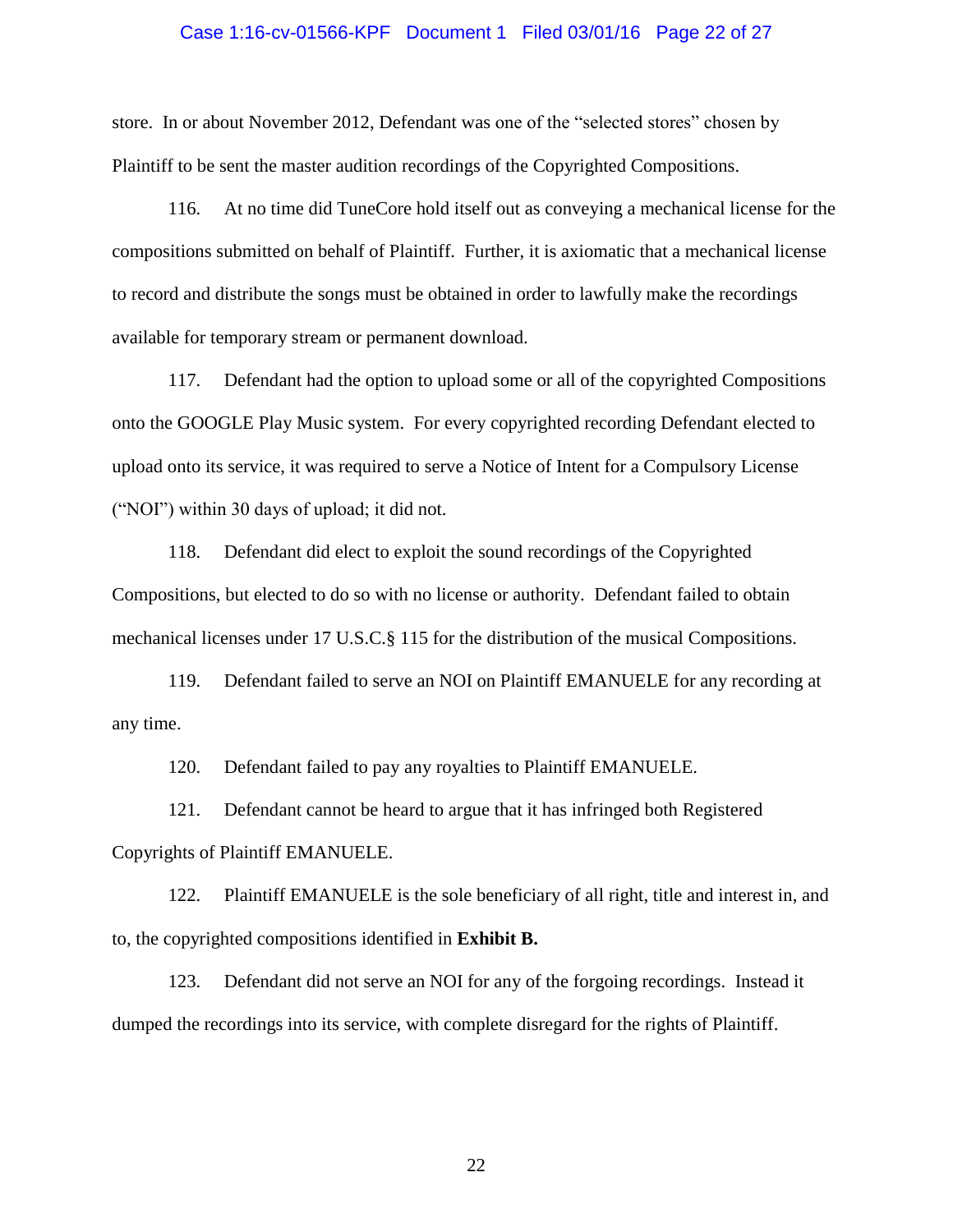## Case 1:16-cv-01566-KPF Document 1 Filed 03/01/16 Page 23 of 27

124. As of the date of this Complaint, Defendant has failed to serve a single NOI covering any of EMANUELE'S Copyrighted Compositions on GOOGLE Music.

125. The failure to serve timely NOIs renders the distribution of the Copyrighted Compositions unlicensed and thereby violates my Plaintiffs' exclusive rights pursuant to 17 U.S.C. §§ 106 and 114.

126. As a result, Defendant lost their right to serve compulsory licenses for Plaintiff EMANUELE's Copyrighted Compositions. Further, Defendant's failure to comply with Section 115 was done as a matter of cost-cutting business practice, and only an award at the higher end of the statutory framework will serve to curtail Defendant's predatory behavior as detailed below.

127. Defendant knew who Plaintiff EMANUELE was; after all it listed "John Emanuele" on its website. Each submission from TuneCore identified the composers and record label. Defendant uploaded not just Plaintiff's music to its service, but the album cover art and listed the name of the record label.

128. In less than a few minutes, Defendant could have complied with Section 115's notice requirements – the NOIs – but they elected not to as part of a cost-cutting business decision.

129. Defendant was contacted by correspondence from counsel dated July 22, 2015, but elected to ignore Plaintiff EMANUELE's counsel and continued to stream the Copyrighted Compositions.

130. In the seven months after Defendant was put on notice by counsel, Defendant continued to stream EMANUELE's tracks covered by two (2) Copyright Registrations. This is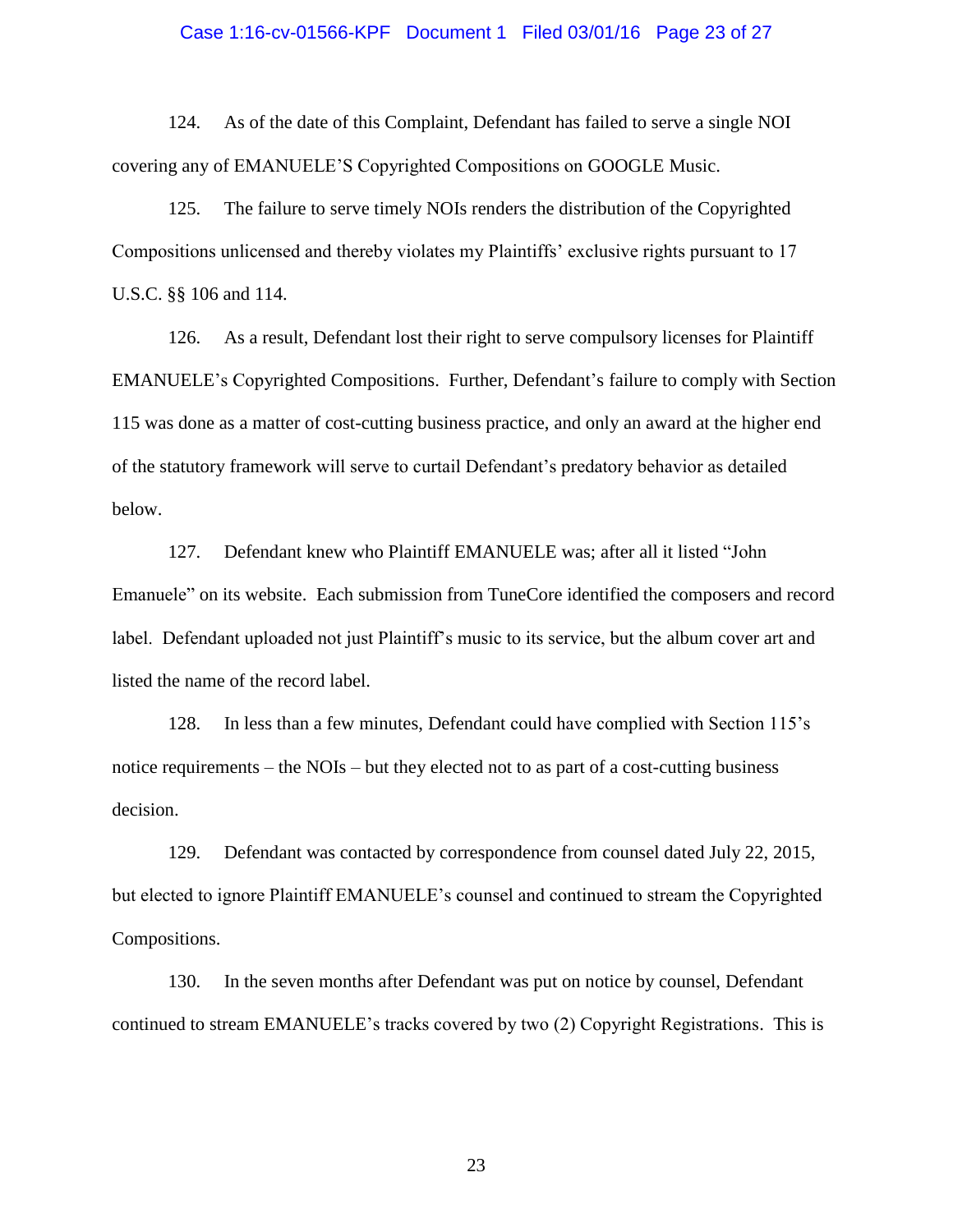## Case 1:16-cv-01566-KPF Document 1 Filed 03/01/16 Page 24 of 27

the definition of "intentional" under 17 U.S.C. § 504(c)(2). Defendant, acted willfully and wantonly, or at least with reckless disregard to YESH's rights.

131. Defendant intentionally infringed EMANUELE's two (2) Copyright Registrations, by, among other things, making the underlying Copyrighted Compositions available for unlawful and unauthorized digital download and distribution to the public through its interactive Internet subscription music service.

132. Defendant is liable for infringement of EMANUELLE's exclusive rights to the Copyrighted Compositions as provided by clauses (1) and (3) of section 106 of the Copyright Act.

133. Every time Defendant failed to pay Plaintiff EMANUELE royalties, they knowingly infringed his exclusive right to the recordings underlying his copyright registrations.

134. Upon information and belief, Defendant made a business decision that it was more cost effective to infringe the copyrights of independent musicians than spend the time and money contacting every rights owner.

## **FIRST CLAIM FOR RELIEF COPYRIGHT INFRINGEMENT**

135. Plaintiffs and the Putative Class incorporate the allegations contained in the preceding paragraphs as if set forth at length here.

136. Defendant has, without a "mechanical" license under Section 115 from Plaintiffs or the Putative Class, reproduced and publicly performed and/or publicly distributed Plaintiffs' Copyrighted Compositions through its interactive web-based subscription streaming service.

137. It cannot be disputed that the Plaintiffs and the Putative Class have valid, registered copyrights, and that Defendant has reproduced and offered the Copyrighted Compositions for streaming, including permanent and temporary digital download, without a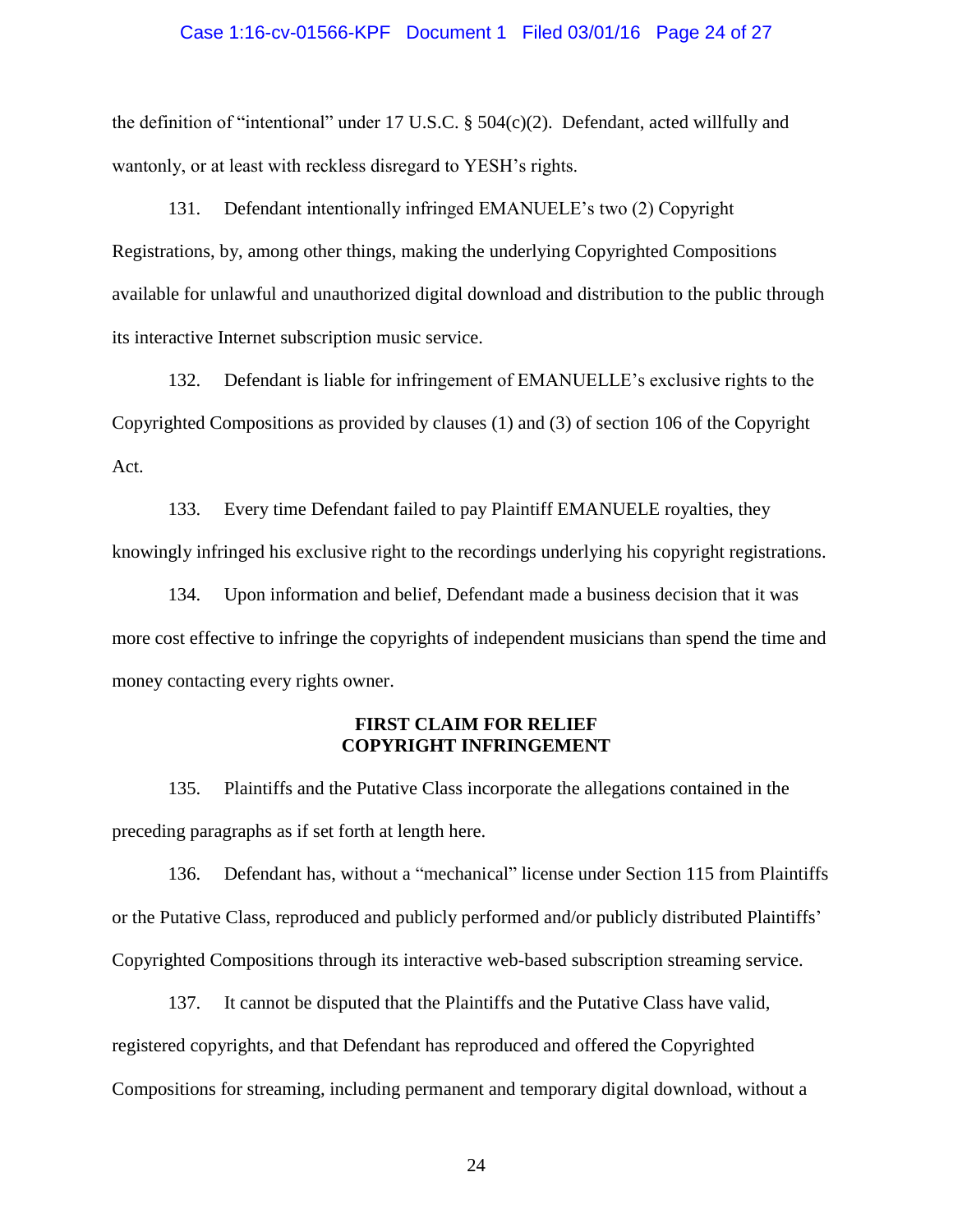## Case 1:16-cv-01566-KPF Document 1 Filed 03/01/16 Page 25 of 27

license, thus infringing Plaintiffs' and the Putative Class' rights under Section 115 of the Copyright Act. Irreparable injury is presumed here as Plaintiffs and the Putative Class have established a prima facie case of copyright infringement.

138. Even after Defendant was put on notice, over four months ago, that it had no license or authority, Defendant elected to continue to reproduce and publicly perform and/or publicly distribute Plaintiffs' Copyrighted Compositions through its subscription service.

139. The making or the distribution, or both, of all Copyrighted Compositions without the payment of royalties is actionable as acts of infringement under section 501 and fully subject to the remedies provided by sections 502 through 506 and 509.

140. Each time the Plaintiffs and Putative Class were deprived of their statutory royalty entitlement, e.g., by non-payment of royalties, a distinct harm was done to Plaintiffs' and the Putative Class' property interest.

141. Defendant's continued streaming of Plaintiff's Copyrighted Compositions, after it was served with notice on July 22, 2015, is clearly an intentional infringement under the Act.

142. Defendant's predatory conduct was clearly intentional within the meaning of 504(c)(2) for purposes of enhancing statutory damages. Defendant knew its actions constituted an infringement each time it failed to serve an NOI or make a royalty payment.

143. Defendant's knowledge may also be inferred from its conduct including the reckless disregard of the Plaintiffs' and Putative Class' rights (rather than actual knowledge of infringement), which suffices to warrant award of the enhanced damages.

144. Plaintiffs and the Putative Class may also elect to recover statutory damages pursuant to 17 U.S.C. § 504(c)(2) for willful infringement of up to \$150,000, but not less than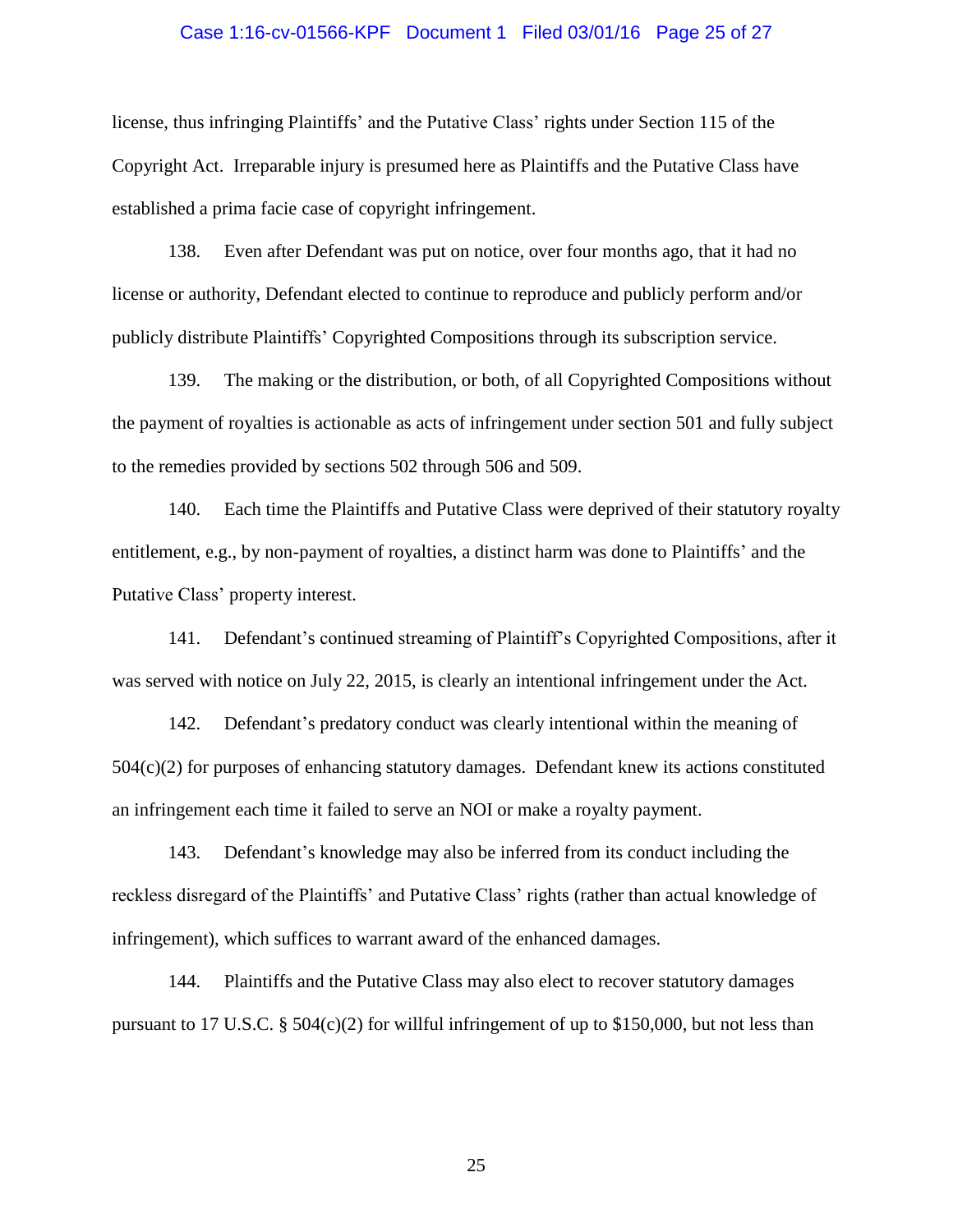# Case 1:16-cv-01566-KPF Document 1 Filed 03/01/16 Page 26 of 27

\$30,000, for each infringement of each copyright registration identified in **Exhibit A** and those that will be produced for the Putative Class, as available under the law.

145. Each time the Plaintiffs were deprived of their statutory royalty entitlement, e.g., by non-payment of royalties, a distinct harm was done to Plaintiffs' property interest. Defendant's continued streaming of Plaintiff's Copyrighted Compositions, after it was served with notice on July 22, 2015, is clearly an intentional infringement under the Act. Defendant's predatory conduct was clearly intentional within the meaning of  $504(c)(2)$  for purposes of enhancing statutory damages. Defendant knew its actions constituted an infringement each time it failed to serve an NOI or make a royalty payment.

146. Defendant's knowledge may also be inferred from its conduct including the reckless disregard of the Plaintiffs' right (rather than actual knowledge of infringement), which suffices to warrant award of the enhanced damages.

147. Plaintiffs and the Putative Class may also elect to recover statutory damages pursuant to 17 U.S.C.  $\S 504(c)(2)$  for willful infringement of up to \$150,000, but not less than \$30,000, for each infringement of each copyright registration identified in **Exhibit B**, as available under the law.

## **PRAYER FOR RELIEF**

**WHEREFORE**, Plaintiffs, on behalf of themselves, and all other persons similarly situated, respectfully prays this Court enter an order against Defendant as follows:

- 1) Certifying this matter as a class action;
- 2) Appointing Plaintiffs as class representative and Plaintiffs' counsel as class counsel;